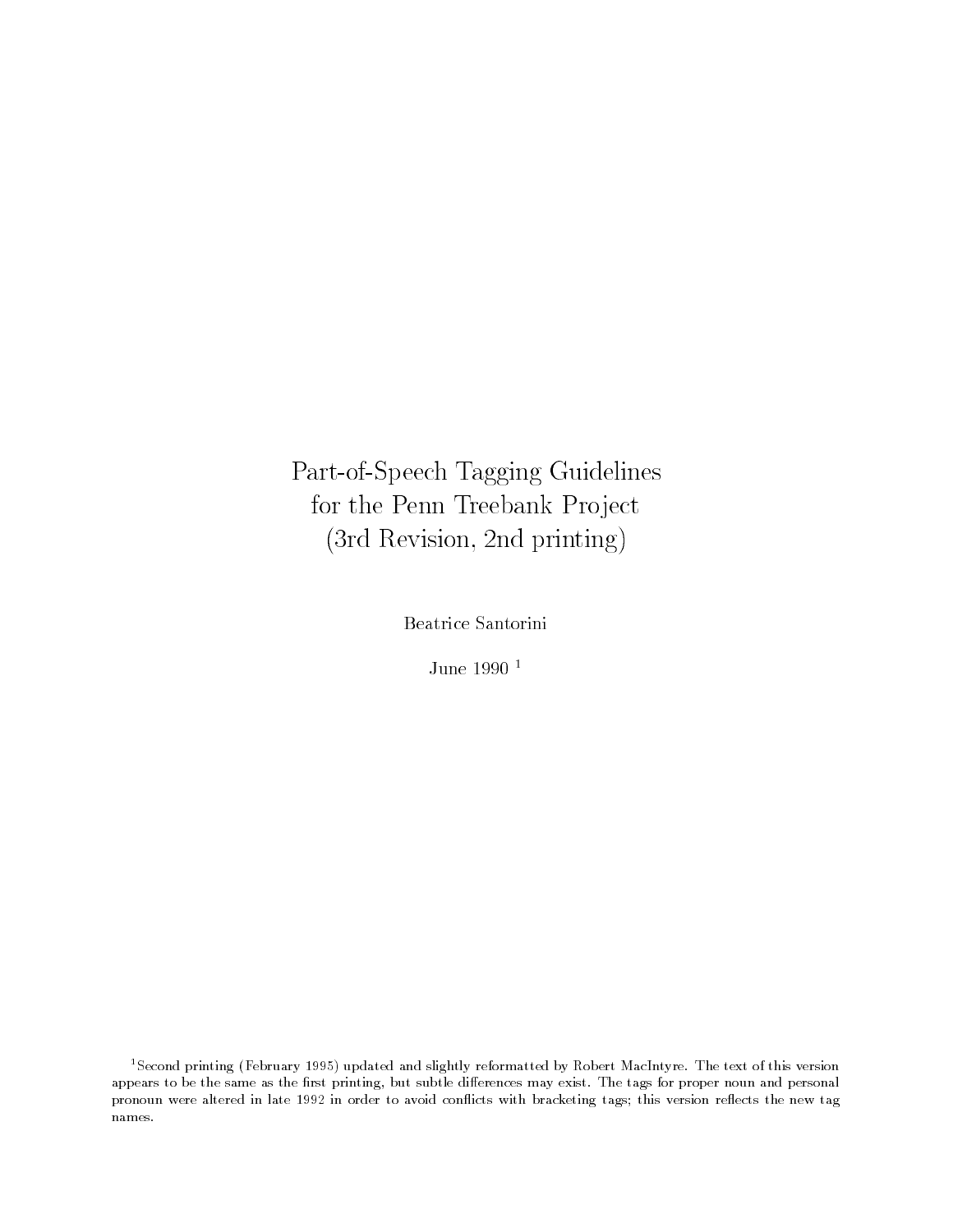# **Contents**

| 1 Introduction                                    |    |
|---------------------------------------------------|----|
| 2 List of parts of speech with corresponding tag  |    |
| 3 List of tags with corresponding part of speech  | 6  |
| 4 Problematic cases                               |    |
| 5 General tagging conventions<br>5.1<br>5.2<br>53 | 31 |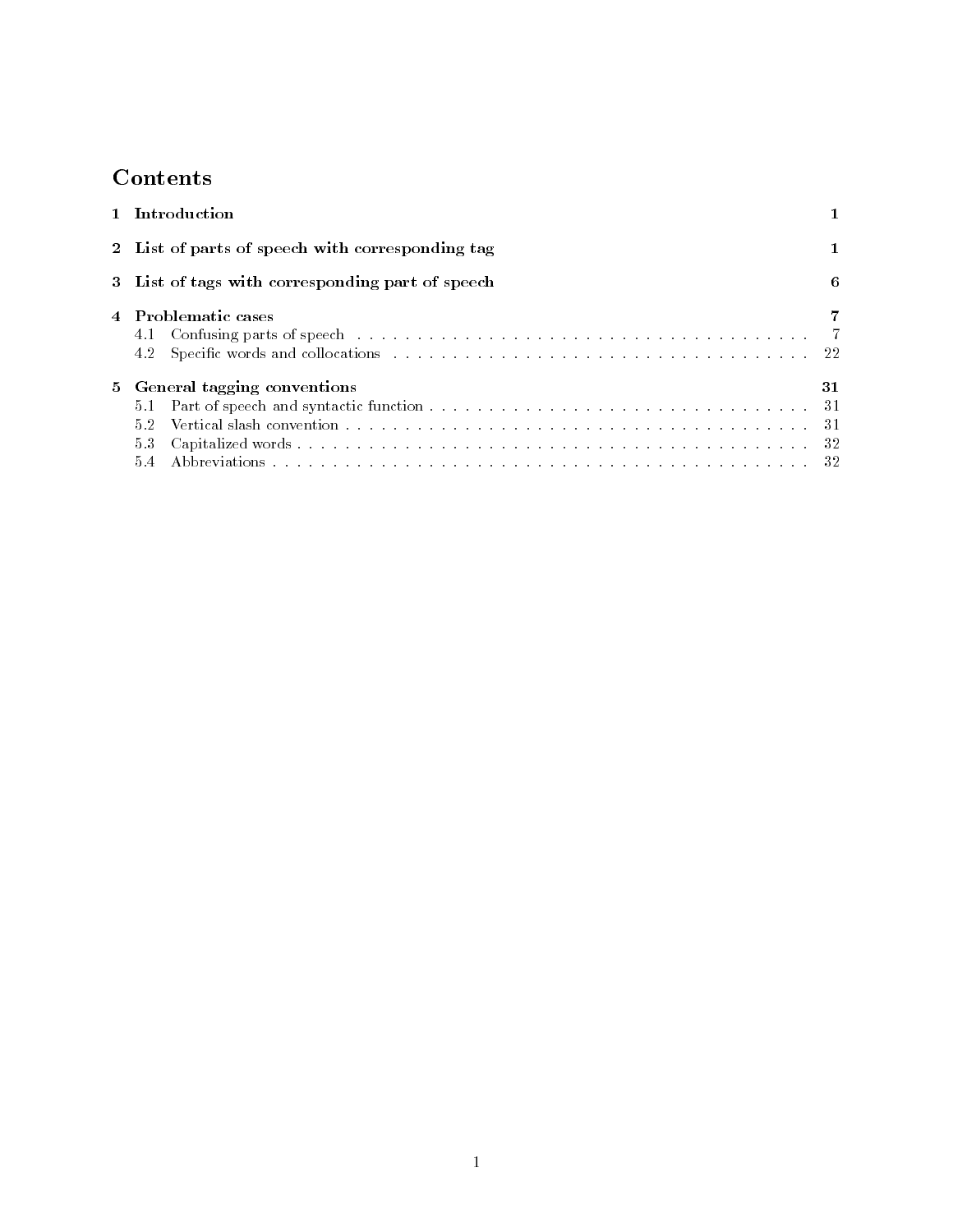#### 1 INTRODUCTION

#### Introduction  $\mathbf{1}$

This section addresses the linguistic issues that arise in connection with annotating texts by part of speech  $t \sim 1$  and alphabetical list of the parts of the parts of the parts of the annotation system of the annotation system of the annotation system of the annotation system of the annotation system of the annotation system of Penn Treebank Project
along with their corresponding abbreviations tags and some information concerning their denimition-basic sections and the section and unfamiliar tag by looking up a familiar part. of speech- Section recapitulates the information in Section 
but this time the information is alphabetically statistically inger-this is the section to namiliar the section that who may unconsult ing means- showed the parts of speech are probably familiar to you from high school Englished are not to little diculty in assimilating the tags themselves- However
it is often quite dicult to decide which tag is appropriate in a particular context- matches the two sections and there include the context and guidelines and on how to tag problematic cases-in give and about whether as easy and angeles to refer to not problem to these sections in order to ensure a consistently annotated text- Section - discusses parts of speech that are easily confused and gives guidelines on how to tag such cases are contains an alphabetical list of specic problematic words and collocations- Finally
Section discusses some general tagging conventions- is not general rule; not compare that we show that we show the models of the models of the compare good prose
and some contain outright errors and slips of the pen- Do not be tempted to correct a tag to what it would be if the text were correct; rather, it is the incorrect word that should be tagged correctly.

If you have questions that you do not find covered, be sure to let us know so that we can incorporate a discussion of them into updates of this guide-

#### $\overline{2}$  List of parts of speech with corresponding tag . . .

#### Adjective-JJ

Hyphenated compounds that are used as modifiers are tagged as adjectives  $(\mathbf{J}\mathbf{J})$ .

EXAMPLES: happy-go-lucky/JJ one-of-a-kind/JJ run-of-the-mill/JJ

ordinal numbers are tagged as adjectives (i.e.), as are compounded and no compounds of the form and getting

### Adjective, comparative-JJR

Adjectives with the comparative ending -er and a comparative meaning are tagged JJR- M ore and l ess when used as a in more or less mail are also tagged as JJRas JJR when they occur by themselves see the entries for these words in Section -- Adjectives with a comparative meaning but without the comparative ending -er
like superior
should simply be tagged as JJadjectives with the ending of salvatoring a strictly comparative measuring  $\eta$  and as  $\eta$  strictly and the compa f urther details, should also simply be tagged as JJ.

## Adjective, superlative-JJS

est as well as well as well as well as Just as well as well as well as the summer when when  $\cdots$ as and least or the least mail of the least mail are also tagged as JJS-C also be tagged as Jungales and the , when they column by the entries in the entries for the entries in Section - and the entries with a section of supercording the without the supercording - the superlative ending - the simple simple simple simple, the simple be tagged as JJ.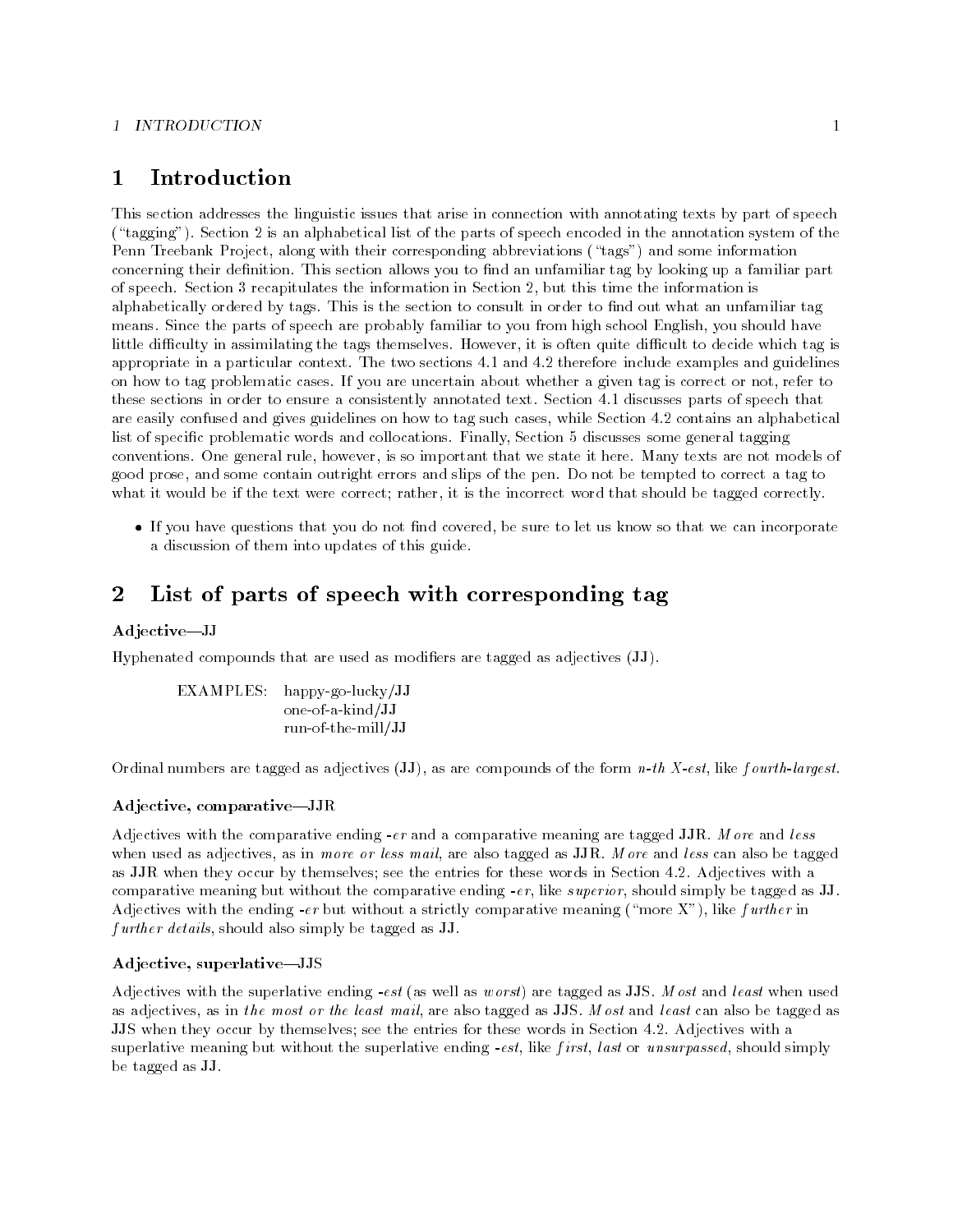### 2 LIST OF PARTS OF SPEECH WITH CORRESPONDING TAG

#### $Adverb-RB$

This category includes most words that end in -ly as well as degree words like q uite t oo and v ery posthead modifiers like  $\epsilon$  nough and indeed (as in good enough, very well indeed), and negative markers like  $n \circ t$ ,  $n' t$  and never.

### Adverb, comparative-RBR

Adverbs with the comparative ending -er but without a strictly comparative meaning
like l ater in We can always come by later, should simply be tagged as RB.

#### Adverb, superlative—RBS

articles in the continuer of the continuer of the continue of the continue of the continue of the continue of

 $Cardinal number—CD$ 

noun plural Noun and Noun and Noun and Noun and Noun and Noun and Noun and Noun and Noun and Noun and Noun and

singular or mass singular or mass with the singular or mass  $\mu$ 

comparative and the comparative comparative comparative  $\mathcal{L}_{\mathcal{A}}$ 

comparative advertisers and the comparative advertisers and the comparative advertisers are advertised and the

Conjunction coordinatingCC see Coordinating conjunction

Conjunction subordinatingIN see Preposition or subordinating conjunction

## Coordinating conjunction-CC

This category includes and, but, nor, or, yet (as in Yet it's cheap, cheap yet good), as well as the mathematical operators p lus, with the sense  $\{m\}$  and over  $\alpha$  in the sense of  $\alpha$  , which is and over  $\alpha$ divided by an order they are a possessed out-

 $\mathbf r$  or in the sense of  $\mathbf r$  rather than a construction of  $\mathbf r$  rather than a substanting conjunction of  $(IN).$ 

EXAMPLE: He asked to be transferred, for  $/CC$  he was unhappy.

 $S$  or the sense of the sense of the other hand, in the other hand, in the other hand, in the other hand, in

#### $Determine r - DT$

This category includes the articles  $a(n)$ , every, no and the, the indefinite determiners another, any and some, each, either (as in either way), neither (as in neither decision), that, these, this and those, and instances of all and both when they do not precede a determiner or possessive pronoun (as in all roads or both times- Instances of all or both that do precede a determiner or possessive pronoun are tagged as  $\mathbf{P}$  -contain at most one determines can contain at most one determines can contain at most one determines can contain at most one determines one determines at most one determines on  $\mathbf{P}$ occur together with a determiner (as in the only such case) means that it should be tagged as an adjective (JJ), unless it precedes a determiner, as in such a good time, in which case it is a predeterminer  $(PDT)$ .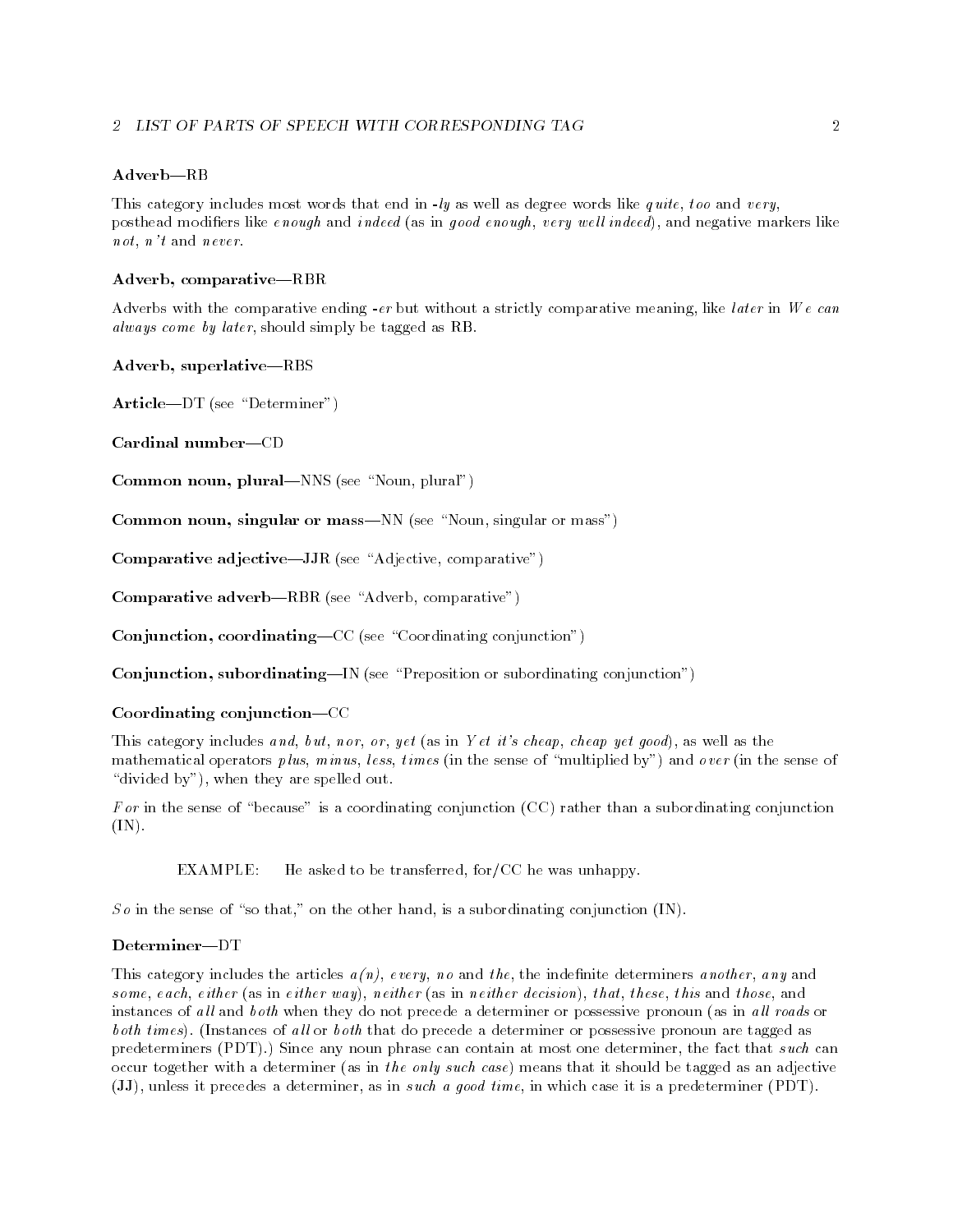#### Exclusive Contract Contract Contract of the UH of the UH of the UH of the UH of the UH of the UH of the UH of

#### Existential  $there$ =EX

Existential there is the unstressed there that triggers inversion of the inflected verb and the logical subject of a sentence.

EXAMPLES: There/EX was a party in progress. There/EX ensued a melee.

#### Foreign word-FW

Use your judgment as to what is a foreign word- For me y oga is an NN
while bete noire and persona non grata should be tagged  $b \hat{\epsilon} t \epsilon / F W$  noire/FW and persona/FW non/FW grata/FW, respectively.

er en de la compartie de la present participation de la compartie de la presentación de la proporcional de la

#### Interjection-UH

This category includes my (as in My, what a gorgeous day), oh, please, see (as in See, it's like this), uh,  $well$  and  $yes$ , among others.

This category includes letters and numerals when they are used to identify items in a list-

#### Modal verb-MD

This category includes all verbs that dont take an -s ending in the third person singular present can  $\mathit{could}, (\mathit{dare}), \mathit{may}, \mathit{might}, \mathit{must}, \mathit{ought}, \mathit{shall}, \mathit{should}, \mathit{will}, \mathit{would}.$ 

Negation and the seesment of the seesment of the seesment of the seesment of the seesment of the seesment of the

Noun, plural-NNS

Noun, singular or mass-NN

numeral cardinal complete cardinal number of  $\overline{\phantom{a}}$ 

numeral ordinal ordinal  $\mathcal{A}$  . Adjacent see the set of the set of the set of the set of the set of the set

ordinal number  $\mathcal{A}$  . The set of the set of the set of the set of the set of the set of the set of the set of the set of the set of the set of the set of the set of the set of the set of the set of the set of the set o

Participate participate participate participate participate in the participate of the participate of the participate of the participate of the participate of the participate of the participate of the participate of the par

Participles presents or present participations or present participles (

This category includes a number of mostly monosyllabic words that also double as directional adverbs and prepositions- Consult the headings IN or RB
 IN or RP and RB or RP in Section - for further details.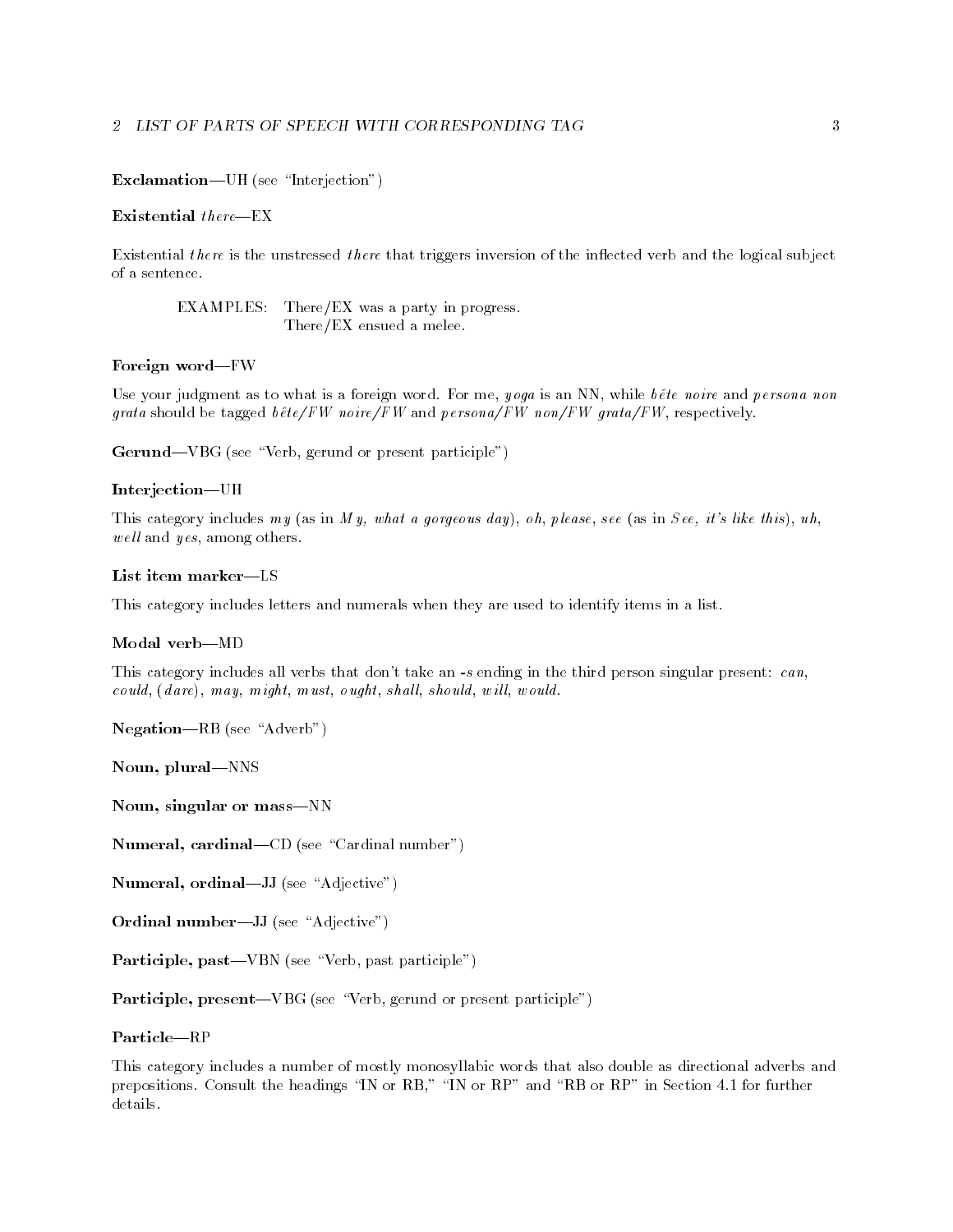past past the past particle in the past participate  $\rho$ 

past tense verbouden verbouden van de verbouden van de verbouden van de verbouden van de verbouden van de verbouden

Possessive pronounce is the pronounce pronounce of the pronounce of  $\rho$ 

This category includes the personal pronouns proper, without regard for case distinctions  $(I, me, you, he,$ h im
etc-
the reexive pronouns ending in -self or -selves
and the nominal possessive pronouns m ine y ours and the adjective forms my content possessive forms my your and the adjective model and the content the other hand, are tagged PRP\$.

### Possessive ending-POS

The possessive ending on nouns ending in 's or ' is split off by the tagging algorithm and tagged as if it were a separate word.

EXAMPLES: John/NNP 's/POS idea the parents/NNS '/POS distress

Possessive pronounce is the section of the section pronounce  $\rho$ 

this category includes the adjective forms my our and the adjective forms my our and the set ones ones are the nominal possessive pronouns mine, yours, his, hers, ours and theirs are tagged as personal pronouns  $(PRP)$ .

#### Possessive wh-pronoun—WP\$

This category includes the wh-word  $whose$ .

#### Predeterminer-PDT

This category includes the following determinerlike elements when they precede an article or possessive pronoun. pronoun-

| EXAMPLES: all/PDT his marbles nary/PDT a soul |                       |
|-----------------------------------------------|-----------------------|
| both/PDT the girls quite/PDT a mess           |                       |
| half/PDT his time                             | rather/PDT a nuisance |
| many/PDT a moon                               | such/PDT a good time  |

### Preposition or subordinating conjunction-IN

we make no explicit distinction between prepositions and subordinating conjunctions- (which distinct and cont not lost, however—a preposition is an IN that precedes a noun phrase or a prepositional phrase, and a subordinate conjunction is an IN that precedes a clause-

The preposition  $to$  has its own special tag TO.

e e se see participies or present participation or present participation ( ) and

present tense verby tensels in verby present tensels and than person singular and results present tense, 3rd person singular)"

Pronoun personalPRP see Personal pronoun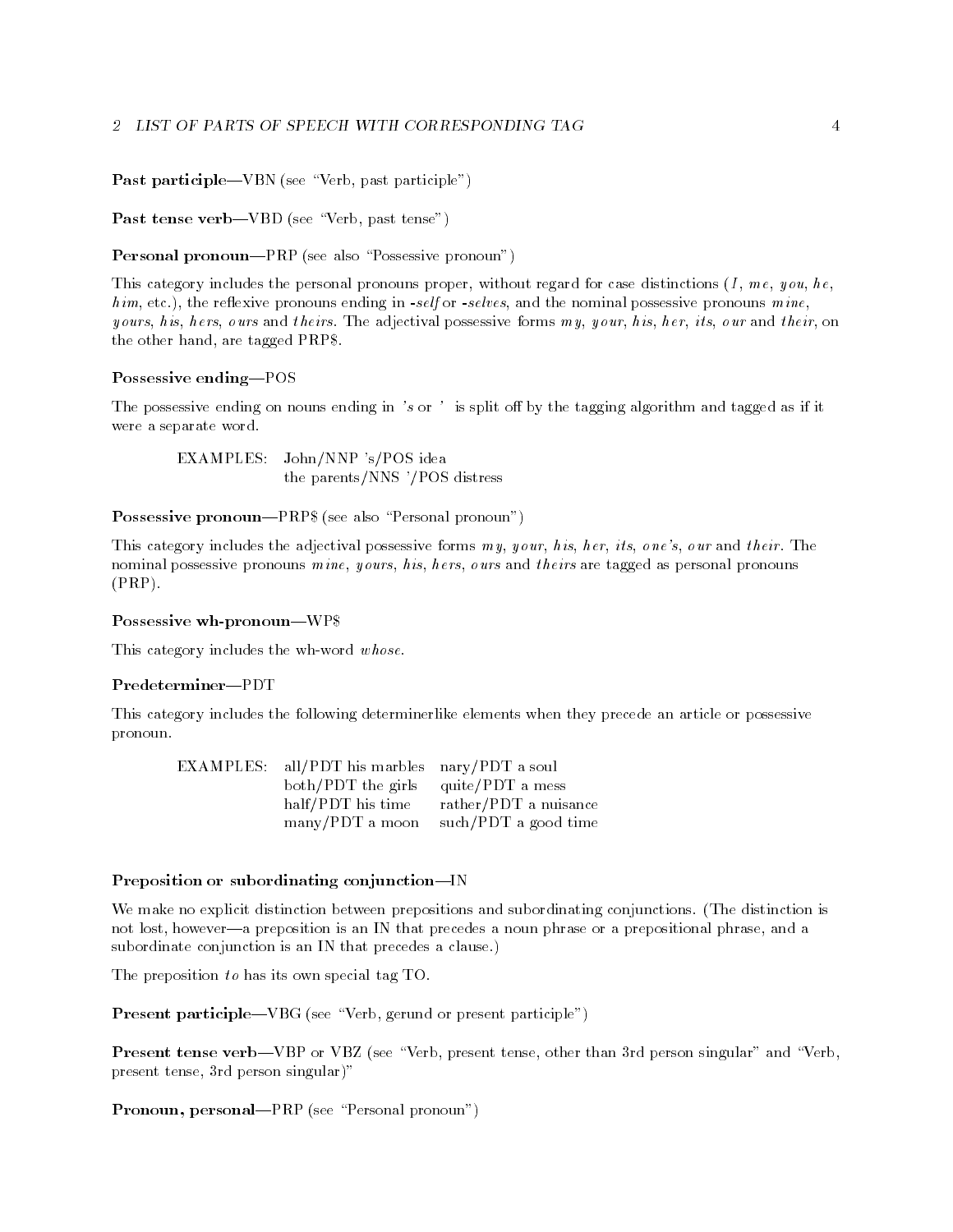Pronounce pronounce is the pronounced of the pronounce  $\rho$ 

Proper noun, plural-NNPS

Proper noun, singular-NNP

Subordinating conjunctionIN see Preposition or subordinating conjunction

superlative and contract and the second contract of the superlative  $\mathcal{L}_{\mathcal{S}}$ 

superlative and the superlative adverbance of the superlative of the superlative of the superlative of the superlative of the superlative of the superlative of the superlative of the superlative of the superlative of the s

Symbol-SYM

This tag should be used for mathematical, scientific and technical symbols or expressions that aren't words of English- It should not used for any and all technical expressions- For instance
the names of chemicals units of measurements (including abbreviations thereof) and the like should be tagged as nouns.

The second contract of the contract of the second  $\mathcal{L}_{\mathcal{A}}$ 

#### $to$ -TO

 $To$  is tagged TO, regardless of whether it is a preposition or an infinitival marker.

### Verb, base form-VB

This tag subsumes imperatives, infinitives and subjunctives.

| EXAMPLES: Imperative: |             | $Do/VB$ it.                                 |
|-----------------------|-------------|---------------------------------------------|
|                       | Infinitive: | You should do/VB it.                        |
|                       |             | We want them to do/VB it.                   |
|                       |             | We made them do/VB it.                      |
|                       |             | Subjunctive: We suggested that he do/VB it. |

Verb, past tense-VBD

This category includes the conditional form of the verb to be.

EXAMPLES: If I were/VBD rich,  $\dots$ If I were/VBD to win the lottery, ...

### Verb, gerund or present participle-VBG

Verb, past participle-VBN

Verb, present tense, other than 3rd person singular-VBP

Take care to correct VB to VBP where appropriate.

Verb, present tense, 3rd person singular-VBZ

Wh-determiner-WDT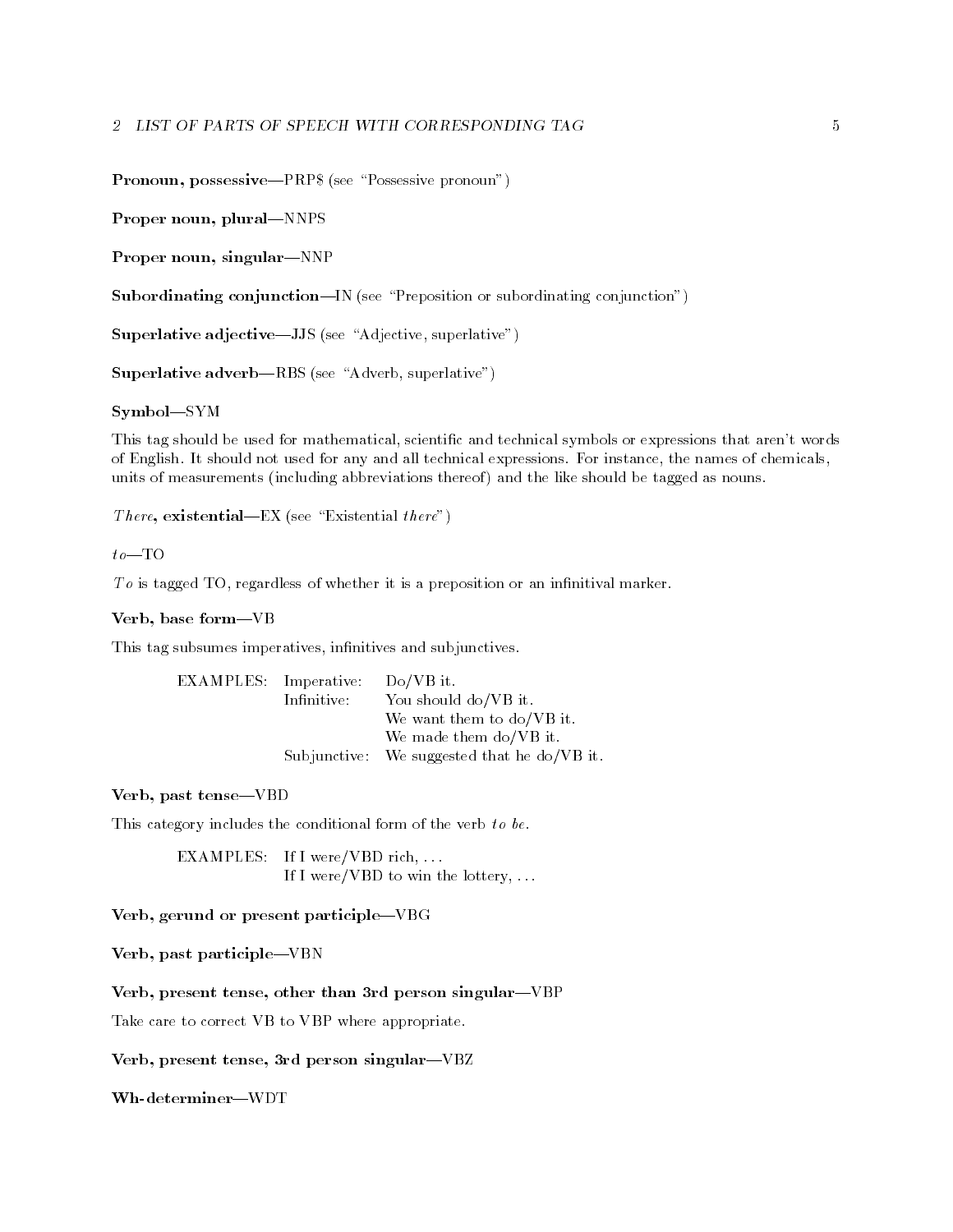### LIST OF TAGS WITH CORRESPONDING PART OF SPEECH

This category includes  $which$ , as well as that when it is used as a relative pronoun.

#### Wh-pronoun-WP

This category includes  $what, who$  and  $whom.$ 

where the seed of the second control is the second control of the second control of the second control of the s

#### Wh-adverb-WRB

This category includes  $h \,ow$ ,  $where$ ,  $why$ , etc.

when it is the sense of the support when the sense of the sense of the sense of the other handles  $\pi$ conjunction  $(IN)$ .

EXAMPLES: When/WRB he finally arrived, I was on my way out. I like it when/IN you make dinner for me.

#### 3 List of tags with corresponding part of speech

This section contains a list of tags in alphabetical order and the parts of speech corresponding to them.

| 1.  | CC             | Coordinating conjunction                 |
|-----|----------------|------------------------------------------|
| 2.  | CD             | Cardinal number                          |
| 3.  | DТ             | Determiner                               |
| 4.  | EX             | Existential there                        |
| 5.  | FW             | Foreign word                             |
| 6.  | IN             | Preposition or subordinating conjunction |
| 7.  | IJ             | Adjective                                |
| 8.  | JJR            | Adjective, comparative                   |
| 9.  | JJS            | Adjective, superlative                   |
| 10. | LS             | List item marker                         |
| 11. | МD             | Modal                                    |
| 12. | NΝ             | Noun, singular or mass                   |
| 13. | <b>NNS</b>     | Noun, plural                             |
| 14. | <b>NNP</b>     | Proper noun, singular                    |
| 15. | <b>NNPS</b>    | Proper noun, plural                      |
| 16. | <b>PDT</b>     | Predeterminer                            |
| 17. | POS            | Possessive ending                        |
| 18. | PRP            | Personal pronoun                         |
| 19. | PRP\$          | Possessive pronoun                       |
| 20. | R <sub>B</sub> | Adverb                                   |
| 21. | <b>RBR</b>     | Adverb, comparative                      |
| 22. | <b>RBS</b>     | Adverb, superlative                      |
| 23. | RP             | Particle                                 |
| 24. | SYM            | Symbol                                   |
| 25. | TO             | $t_{\theta}$                             |
| 26. | UН             | Interjection                             |
| 27. | VВ             | Verb, base form                          |
| 28. | VBD            | Verb, past tense                         |
| 29. | $_{\rm VBG}$   | Verb, gerund or present participle       |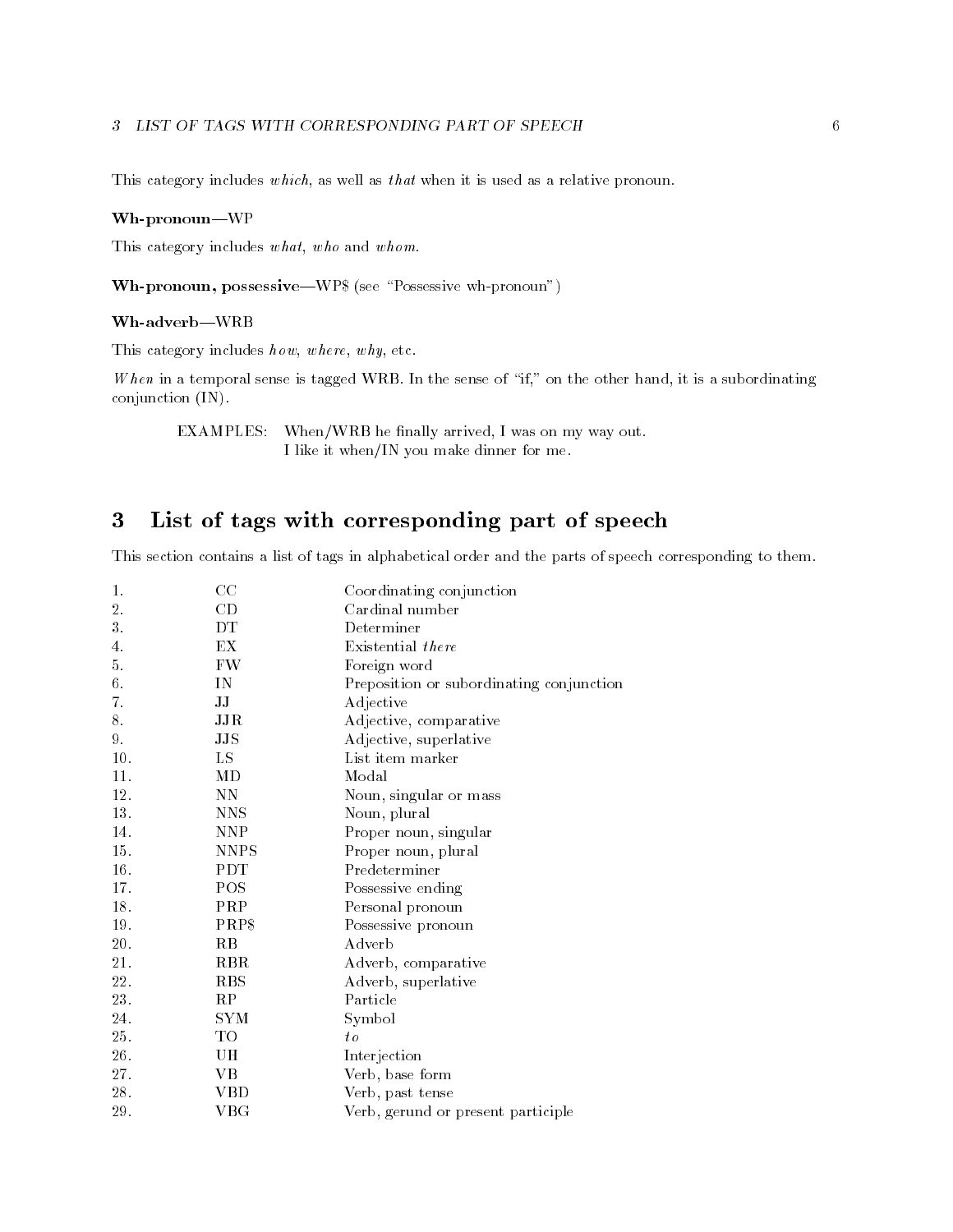| 30. | VBN        | Verb, past participle                 |
|-----|------------|---------------------------------------|
| 31. | VBP        | Verb, non-3rd person singular present |
| 32. | VBZ        | Verb, 3rd person singular present     |
| 33. | <b>WDT</b> | Wh-determiner                         |
| 34. | WР         | Wh-pronoun                            |
| 35. | WP\$       | Possessive wh-pronoun                 |
| 36. | WRB        | Wh-adverb                             |

#### $\overline{4}$  Problematic cases

This section discusses dicult tagging decisions- Section - discusses parts of speech that are easily confused and guidelines on how to tag such cases- Section - contains an alphabetical list of specic problematic words and collocations-

## Confusing parts of speech

This section discusses parts of speech that are easily confused and gives guidelines on how to tag such cases-

#### CC or DT

When they are the first members of the double conjunctions  $\mathit{both} \dots \mathit{and}, \mathit{either} \dots \mathit{or} \mathit{and} \mathit{neither} \dots \mathit{nor}$ ,  $both, either$  and neither are tagged as coordinating conjunctions (CC), not as determiners (DT).

EXAMPLES: Either/DT child could sing.

Either/CC a boy could sing or/CC a girl could dance. Either/CC a boy or/CC a girl could sing. Either/CC a boy or/CC girl could sing.

Be aware that either or neither can sometimes function as determiners  $(DT)$  even in the presence of or or nor.

EXAMPLE: Either/DT boy or/CC girl could sing.

Number-number combinations should be tagged as adjectives (JJ) if they have the same distribution as adjectives.

 $\blacksquare$ 

Hyphenated fractions one-half t hree-fourths seven-eighths one-and-a-half seven-and-three-eighths should be tagged as adjectives  $(\overline{JJ})$  when they are prenominal modifiers, but as adverbs  $(RB)$  if they could be replaced by *double* or *twice*.

 $EXAMPLES:$  one-half/JJ cup; cf. a full/JJ cup one have, when the amount complete and the amount double the amount double

CD or NN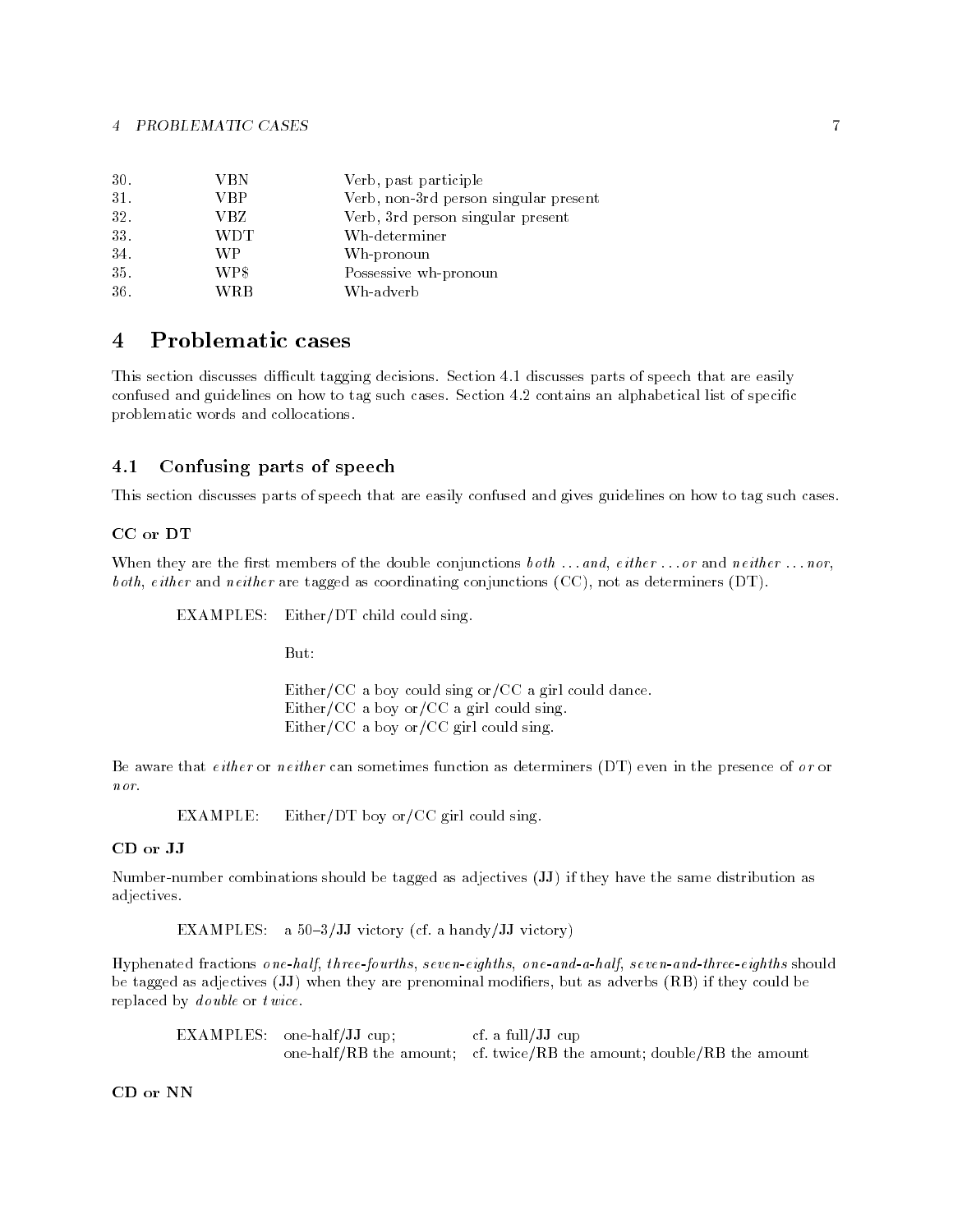, it is unclear whether one is a non-tagged as a noun-tagged as a noun-tagged as a non-tagged as a noncardinal number  $(CD)$  even when its sense is not clearly that of a numeral.

 $EXAMPLE:$  one/CD of the best reasons

But if it could be pluralized or modified by an adjective in a particular context, it is a common noun (NN).

| EXAMPLE: | the only (good) one/NN of its kind           |  |
|----------|----------------------------------------------|--|
|          | (cf. the only (good) ones/NNS of their kind) |  |

In the collocation *another one*, one should also be tagged as a common noun  $(NN)$ .

Hyphenated fractions one-half t hree-fourths seven-eighths one-and-a-half seven-and-three-eighths should be tagged as adjectives (JJ) when they are prenominal modifiers, but as adverbs (RB) if they could be replaced by  $\delta$  *d*  $\delta$  *d*  $\delta$  *d*  $\delta$  *d*  $\delta$  *d*  $\delta$  *d*  $\delta$  *d*  $\delta$  *d*  $\delta$  *d*  $\delta$  *d*  $\delta$  *d*  $\delta$  *d*  $\delta$  *d*  $\delta$  *d*  $\delta$  *d*  $\delta$  *d*  $\delta$  *d*  $\delta$  *d*  $\delta$  *d*  $\delta$  *d*  $\delta$  *d*  $\delta$  *d*  $\delta$  *d*  $\$ 

 $EXAMPLES:$  one-half/JJ cup; cf. a full/ $JJ$  cup one have, when the amount complete and the amount double the amount double

#### CD or RB

Number-number combinations should be tagged as adverbs  $(RB)$  if they have the same distribution as adverbs.

examples they won rectificated they won handled they won the state of the state of the state of the state of t

Hyphenated fractions one-half t hree-fourths seven-eighths one-and-a-half seven-and-three-eighths should be tagged as adjectives  $(\overline{JJ})$  when they are prenominal modifiers, but as adverbs  $(RB)$  if they could be replaced by *double* or *twice*.

 $EXAMPLES:$  one-half/JJ cup:  $cf. a full/JJ cup$ one have, when the amount complete and the amount double the amount double

DT or CC-see CC or DT

#### DT or NN

with determiners are used promotioning they constant a means moved, who are over the company as determiners  $(DT)$ —not as common nouns  $(NN)$ .

EXAMPLES: I can't stand this/DT. I'll take both/DT.  $Either/DT$  would be fine.

### DT or PDT

When potential predeterminers precede an article or possessive pronoun, they are predeterminers (PDT). When they do not, they are determiners  $(DT)$ .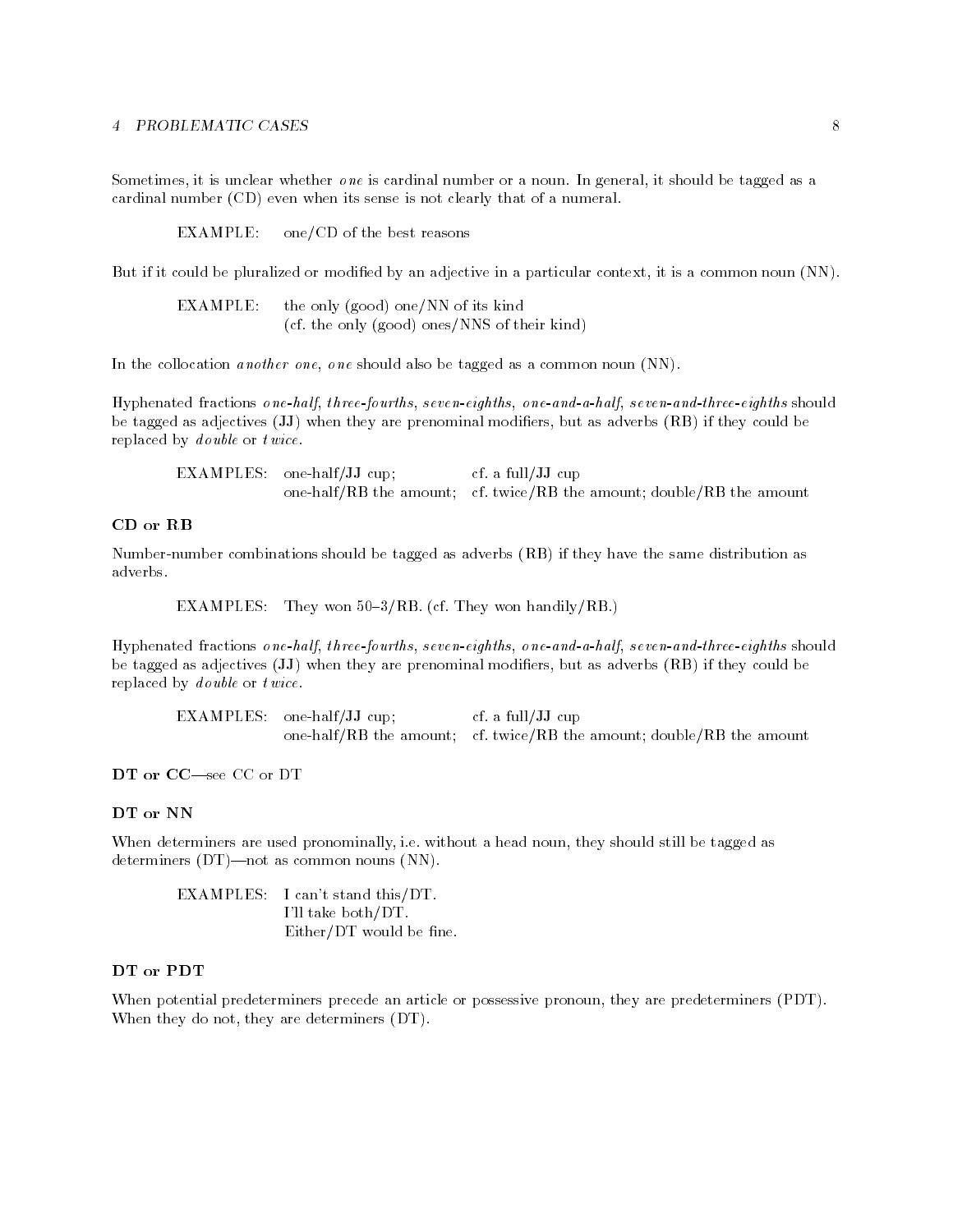EXAMPLES: all/DT girls; all/DT young girls The girls all/DT left. both/DT boys; both/DT little boys The boys both/DT left. all/PDT the girls; all/PDT the young girls

both/PDT the boys; both/PDT the little boys

## EX or RB

Existential there is unstressed and triggers inversion of the inflected verb and the logical subject of a sentence.

EXAMPLES: There/EX was a party in progress. There/EX ensued a melee.

By contrast, when there is used adverbially, it receives at least some stress and does not trigger inversion.

 $EXAMPLES$ : There/RB, a party was in progress. There/RB, a melee ensued.

Existential and adverbial there can both occur together in the same sentence.

EXAMPLE: There/EX was a party in progress there/RB.

#### IN or RB

It is often dicult to distinguish prepositions and adverbs- In general
prepositions are associated with an immediately following noun phrase-benzon phrase-benzon phrase-benzon phrase-benzon phrase-benzon phrase-benzon some place other thanks immediately following the preposition- for instance, in the example below, the complete stranded preposition without is associated with the credit card.

EXAMPLE: the credit card you won't want to do without/IN

Prepositions may also immediately precede prepositional phrases- This means that one preposition can precede another (to counts as a regular preposition in this context), as in the following examples:

 $EXAMPLES:$  blaze out/IN into/IN space come out/IN of/IN the woodwork look up/IN to/TO someone because/IN of/IN her late arrival to plant on/IN into/IN spring

about and around when when it means the premium is, the mean of importing the should be tagged as a prepositions  $(IN)$ .

 $Close(r)$  and near(er) in collocation with to should be tagged as adverbs (RB), not as prepositions (IN).

If a putative preposition is not associated with an explicitly expressed object anywhere in the clause, it showed as an advertised as a particle  $\mathcal{S}$  . The section is the section of  $\mathcal{S}$ 

EXAMPLE: We'll just have to do without/RB.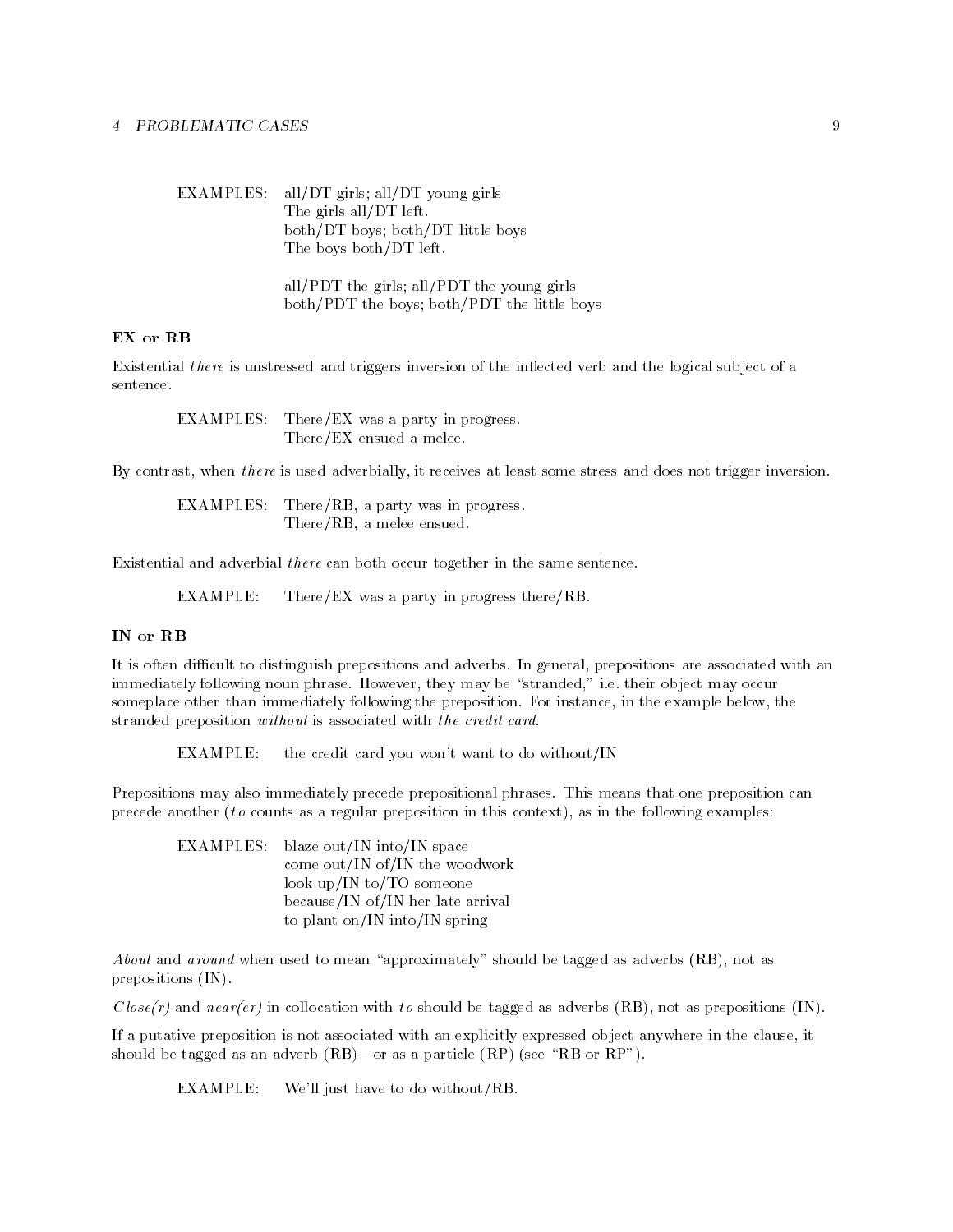### IN or RP

Both prepositions and particles occur in collocation with verbs and are often difficult to distinguish from one another- It is important to realize that the idiomaticity of a collocation is not a foolproof criterion that a word is a particle-three streng discussing the synthesis properties of properties of After Streng diagnostic tests for the distinction between prepositions and particles-

as noted above  $\alpha$  are generally prepositions are  $\alpha$  immediately associated with an immediately following nounce phrase- they may be stranged in the beginning of a clause rather than the beginning of a clause rather than th than immediately following the preposition- For instance
in the examples below
the stranded prepositions at and against are associated with the picture and what, respectively.

EXAMPLES: the picture (which/that) we will look at/IN next He doesn't know what he is up against/IN.

Prepositions may also immediately precede prepositional phrases- This means that one preposition can precede another  $\mathbf{M}$  regular preposition in this context preposition in the examples belowtagged as IN rather than as RP
a putative preposition must be more closely associated with the following prepositional phrase than with the verb-

| EXAMPLES: blaze out/IN into/IN space               |
|----------------------------------------------------|
| come out/IN of/IN the woodwork                     |
| look up/IN to/TO someone                           |
| because/IN of/IN her late arrival                  |
| take millions of dollars out/IN of/IN circulation  |
| (cf. *take out millions of dollars of circulation) |

If a putative preposition is not associated with an object anywhere in the clause
it should be tagged either as a particle RPor as an adverb RB see RB or RP-

A word is a particle  $(RP)$  rather than a preposition  $(IN)$ :

• if it can either precede or follow a noun phrase object.

She told off/RP her friends; EXAMPLE: she told her friends off/RP-

• if when you replace a noun phrase object by a pronoun, the pronoun must precede the word.

EXAMPLES: She told them of  $RP$ ; \*she told of  $RP$  them. He peeled it off/RP; \*he peeled off/RP it.

If the results of this test conflict with the results of the first test, go by the results of the second.

EXAMPLE: ???to run a bill up/RP; to run up/RP a bill; to run it up/RP; \*to run up/RP it

• if it can be part of a noun that is derived from a particle-verb collocation.

| EXAMPLES: to break down/RP; | breakdown    |
|-----------------------------|--------------|
| to break through/ $RP$ ;    | breakthrough |
| to be left over/ $RP$ ;     | leftovers    |
| to push over/ $RP$ ;        | pushover     |
| to put $down/RP$ ;          | putdown      |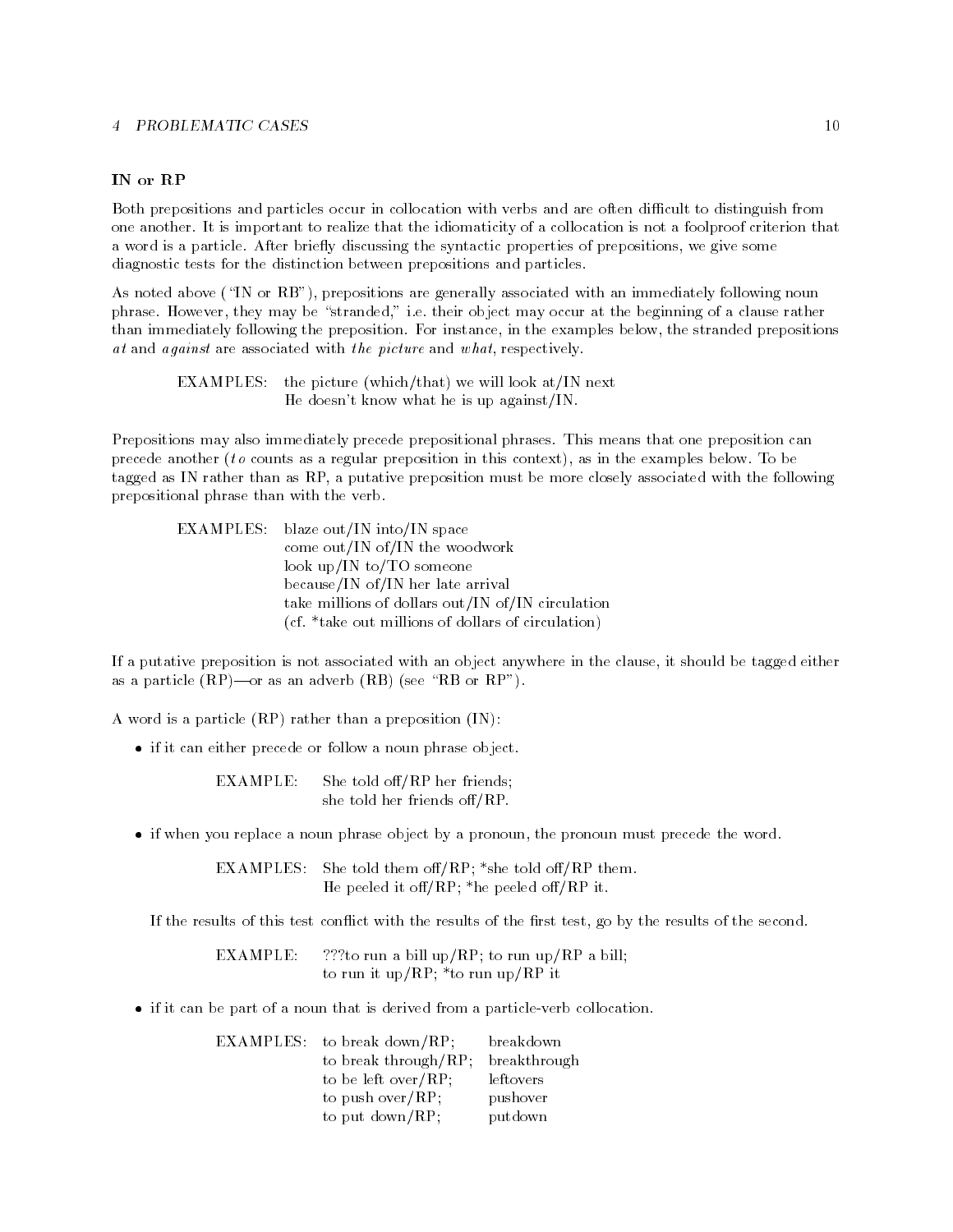The results of this test are one-directional only; if there is no related noun, the word can still be a particle.

> EXAMPLES: to pass out/RP;  $*$  passout to pull of  $f(RP; *p$ ulloff

 $\bullet$  if it bears stress in clause-final position (this criterion only applies to monosyllabic words).

Why don't you come  $by/RP?$ EXAMPLE: var are hard bargains are hard to come by India, India, India, India, India, India, India, India, India, India,

While particles usually occur in construction with verbs, they can occur together with parts of speech that are derived from verbs as well.

EXAMPLES: the cutting/NN off/RP of the top the setting/NN up/RP of the problem He looks worn/JJ out/RP.

A word is a preposition  $(IN)$  rather than a particle  $(RP)$ :

• if it must precede a noun phrase object.

 $EXAMPLE:$  She stepped off/IN the train; \*she stepped the train off/IN.

• if when you replace a noun phrase object by a pronoun, the pronoun cannot precede the word.

EXAMPLE: She has been into/IN it for a year; \*she has been it into/IN for a year.

 $\bullet$  if it cannot bear stress in clause-final position (this criterion only applies to monosyllabic words).

EXAMPLE: Real bargains are hard to come by/IN. var vers genere by a come by the second the position of the second second terms of the second second terms of

### IN or VBG, VBN

ed or - - ing should be tagged as participated as participated as participated as participated as participated respectively, not as prepositions (IN).

EXAMPLES: Granted/VBN that he is coming Provided/VBN that he comes According/VBG to reliable sources Concerning/VBG your request of last week

#### IN or WDT

When that introduces complements of nouns, it is a subordinating conjunction  $(IN)$ .

EXAMPLES: the fact that/IN you're here the claim that/IN angels have wings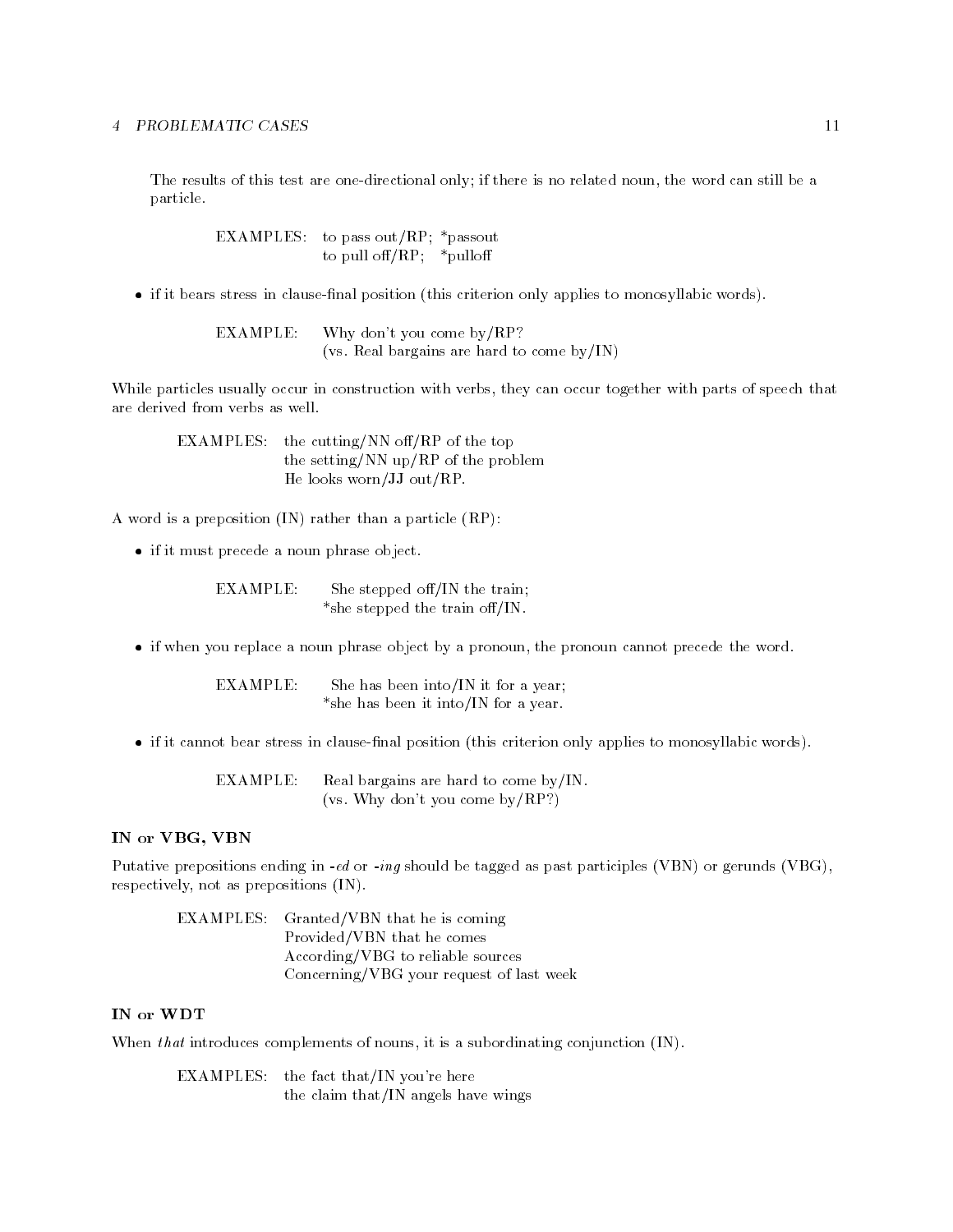But when that introduces relative clauses, it is a wh-pronoun (WDT), on a par with which.

EXAMPLE: a man that/WDT I know

JJ or CD-see CD or JJ

Adjectives with the comparative ending -er and a comparative meaning are tagged JJR- M ore and l ess when used as a finite services may be tagged as  $\mathcal{W}$ as JJR when they occur by themselves see the entries for these words in Section -- Adjectives with a comparative meaning but with the comparative ending - the comparative ending - the comparative ending - the compa er but with the ending - er but with the ending - er but with a strictly comparative means of the ending of the end  $f$  *urther* in  $f$  *urther details*, should also simply be tagged as JJ.

#### JJ or JJS

est as well as well as well as well as Just as well as well as well as the summer when when  $\cdots$ as and least or the least mail of the least mail are also tagged as JJS-C also be tagged as Jungales and the , when they column by the entries in the entries for the entries in Section - and the entries with a section of supercording the without the supercording - the superlative ending - the simple simple simple simple, the simple be tagged as JJ.

JJR or JJ-see JJ or JJR

JJS or JJ-see JJ or JJS

#### JJ or NN

Nouns that are used as modifiers, whether in isolation or in sequences, should be tagged as nouns (NN,  $NNS$ ) rather than as adjectives  $(JJ)$ .

 $\blacksquare$ terminally the  $\sim$  terminal  $\sim$  terminally the  $\sim$  terminal  $\sim$ life/NN insurance/NN company

Hyphenated modiers
on the other hand
should always be tagged as adjectives JJ- Thus
we have different part-of-speech assignments in examples like the following—depending on the orthographic conventions used

EXAMPLES: income-tax/JJ return; income/NN tax/NN return value-added/JJ tax; value/NN added/VBN tax

Prenominal modiers that are gradable i-e- they can be modied by a degree adverb or form a comparative or superlative) should be tagged as adjectives  $(\mathbf{JJ})$ , not as nouns  $(\mathbf{NN})$ .

 $EXAMPLES: a fun/JJ party$  $\mathbf r$  and the most function  $\mathbf r$  function  $\mathbf r$  function  $\mathbf r$ 

Color words should be tagged as nouns (NN, NNS) when they are used as names since they have the distribution of nounsi-e- they can be modied by adjectives and they have an overt plural-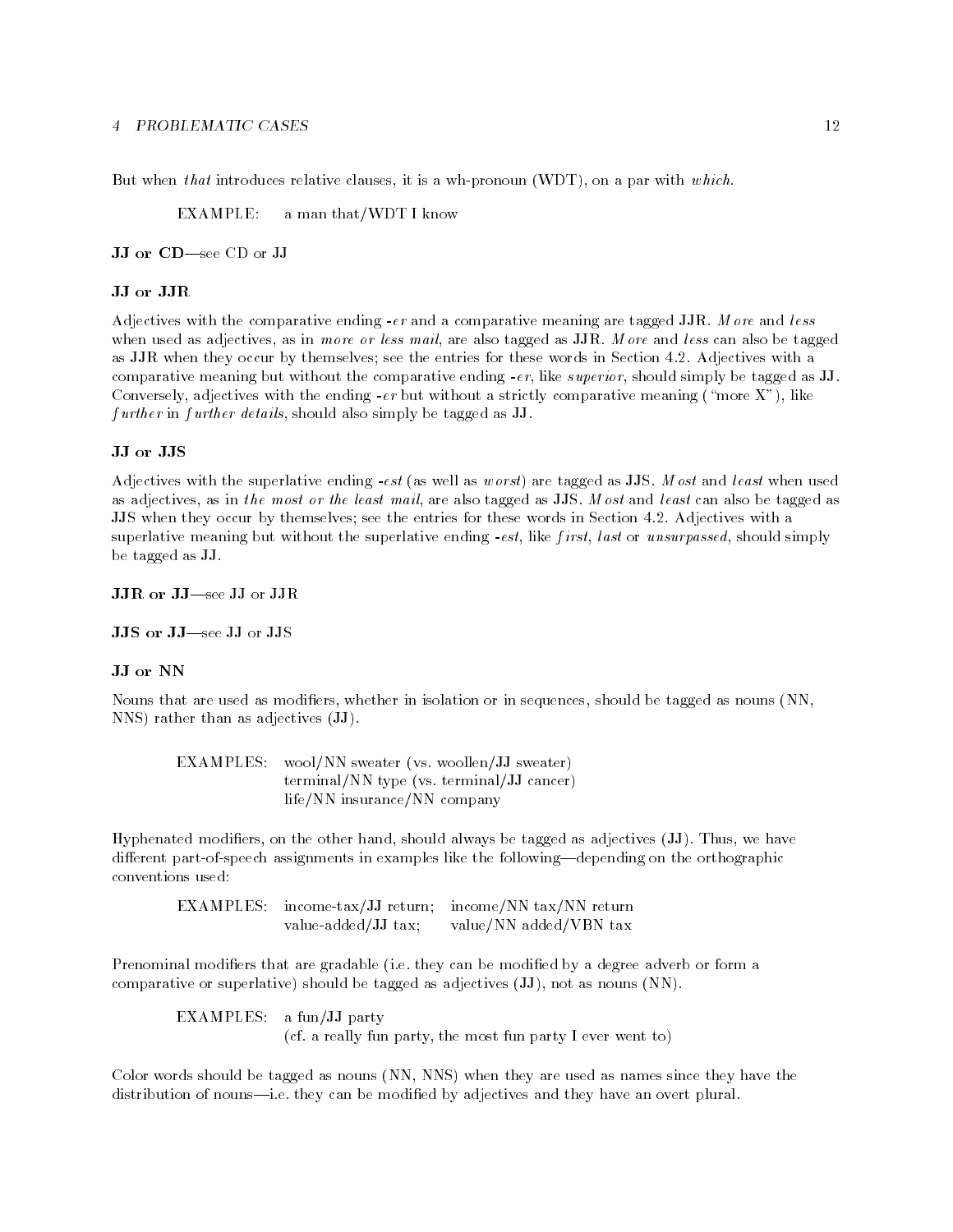| EXAMPLES: That's a nice red/NN.            |
|--------------------------------------------|
| Not too many reds/NNS go with that purple. |

Also note the following contrast

EXAMPLES: These plants are dark green/JJ. These plants are a dark green/NN.

Generic adjectives should be tagged as adjectives (JJ) and not as plural common nouns (NNS), even when they trigger subject-verb agreement, if they can be modified by adverbs.

EXAMPLES: The (very) rich/JJ in this country pay far too few taxes. The (multiply) handicapped/JJ

But if a putative adjective can't be modified by an adverb, it should be tagged as a common noun  $(NN)$ .

EXAMPLES: Little good/NN will come of it. cf- Very good will come of it-

When used as prenominal modifiers,  $top, side, bottom, front and back should be tagged as adjectives (JJ).$ 

#### JJ or NNP

Words that refer to languages or nations, like English or French, can be either adjectives  $(\mathbf{J}\mathbf{J})$  or proper nouns (NNP, NNPS).

EXAMPLES: English/JJ cuisine tends to be uninspired. The English/NNPS tend to be uninspired cooks.

in premominal positions are almost almost almost almost almost all the left almost as tag such as well as proper nouns just because they occur in idiomatic collocations-

EXAMPLES: Chinese/JJ cabbage; Chinese/JJ cooking Welsh/JJ rarebit; Welsh/JJ poetry

However
note

EXAMPLE: an English/NNP sentence cf- a sentence of EnglishNNP

The two parts of compounds such as W est German or N orth Korean should be tagged identically—either as JJ or NNP.

EXAMPLE: the West/JJ German/JJ mark He's a West/NNP German/NNP.

Hyphenated compound proper nouns acting as modiers
such as G ramm-Rudman in t he Gramm-Rudman ..., as well as compounded containing proper nounced as their second contains as more as more constituents non-to-tagged be tagged as proper nounced than as added than as adjectives  $\{1,2,1\}$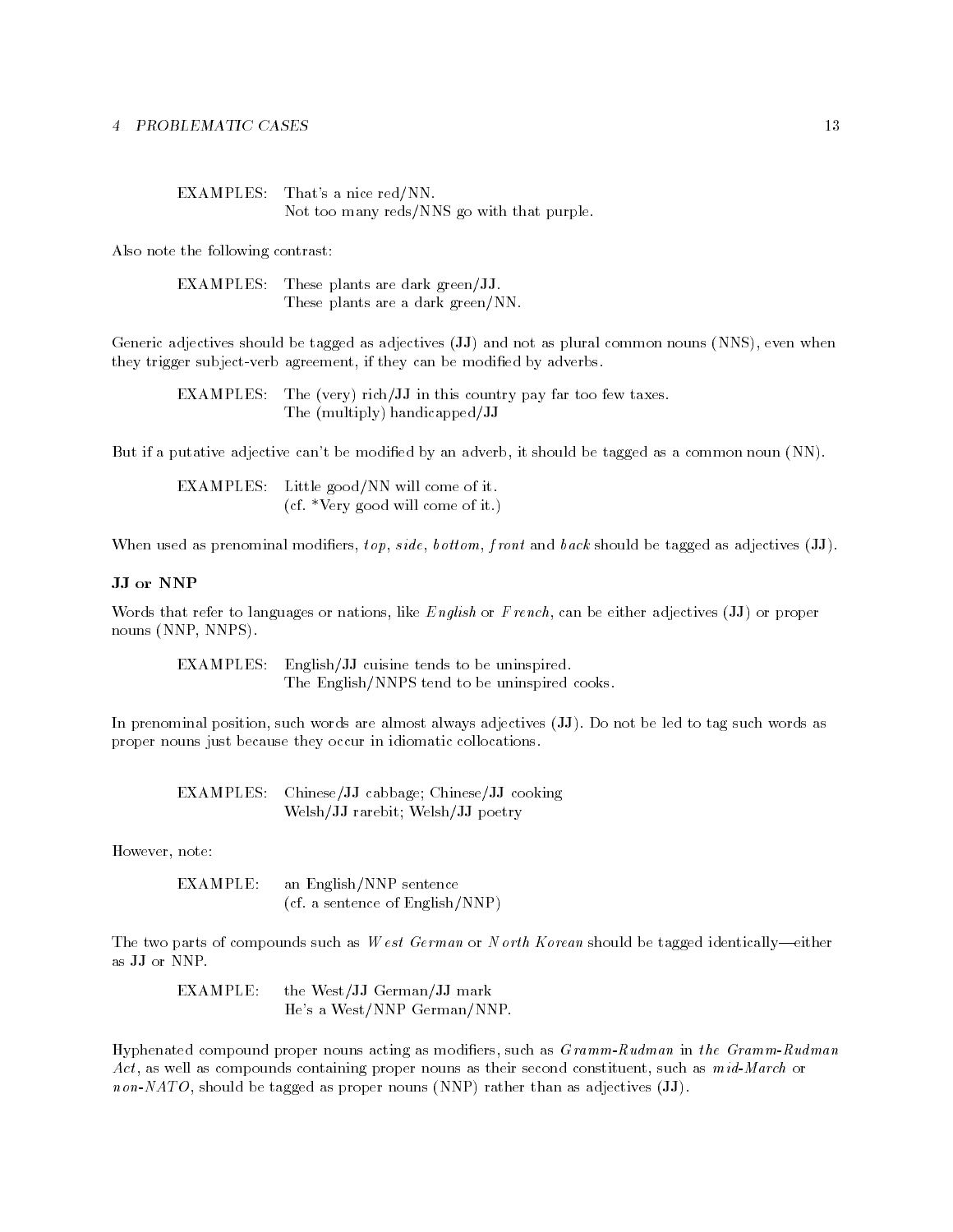#### JJ or RB

while most adverted formed from adjectives that in - 1, all doctors to most criterion in - words and - words a modifies a noun, in which case it is an adjective (JJ), or a non-noun, in which case it is an adverb (RB).

EXAMPLES: rapid/JJ growth/NN rapid/RB growing/VBG plants

Vexing cases arise in connection with compound adjectives that are spelled as two words, such as  $m \, i \, d$ avored-both parts parts of such sequences as  $\alpha$  in the  $\alpha$ 

take care not to tag predicate adjectives as advertises than advant in make complete as an adjective cf-cf-cfthe unacceptability of make life simply-

The distinction between adjectives (JJ) and gerunds/present participles (VBG) is often very difficult to make- There are a number of tests that you can use to decide- Be sure to apply these tests to the entire sentence containing the word that you are unsure of, not just the word in isolation, since the context is important in determining the part of speech of a word.

A word is an adjective  $(\mathbf{JJ})$ :

 $\bullet$  if it is gradable—that is, if it can be preceded by a degree adverb like very, or if it allows the formation of a comparative.

> EXAMPLE: Her talk was very interesting/JJ. Her talk was more interesting/JJ than theirs.

if there is a corresponding un- form with the opposite meaning-

EXAMPLE: an interesting/JJ conversation; an uninteresting/JJ conversation

• if it occurs in construction with be, and be could be replaced by become, feel, look, remain, seem or

| EXAMPLES: The conversation became depressing/JJ. |
|--------------------------------------------------|
| That place feels depressing/JJ.                  |
| That place looks depressing/JJ.                  |
| That place remains depressing/JJ.                |
| That place seems depressing/JJ.                  |
| That place sounds depressing/JJ.                 |
|                                                  |

• if it precedes a noun, and the corresponding verb is intransitive, or does not have the same meaning.

| EXAMPLES: an appealing/JJ face; | *a face that appeals   |
|---------------------------------|------------------------|
| an appetizing/JJ dish;          | *a dish that appetizes |
| a revolving/JJ fund;            | *a fund that revolves  |
| a winning/JJ smile;             | *a smile that wins     |

 $But:$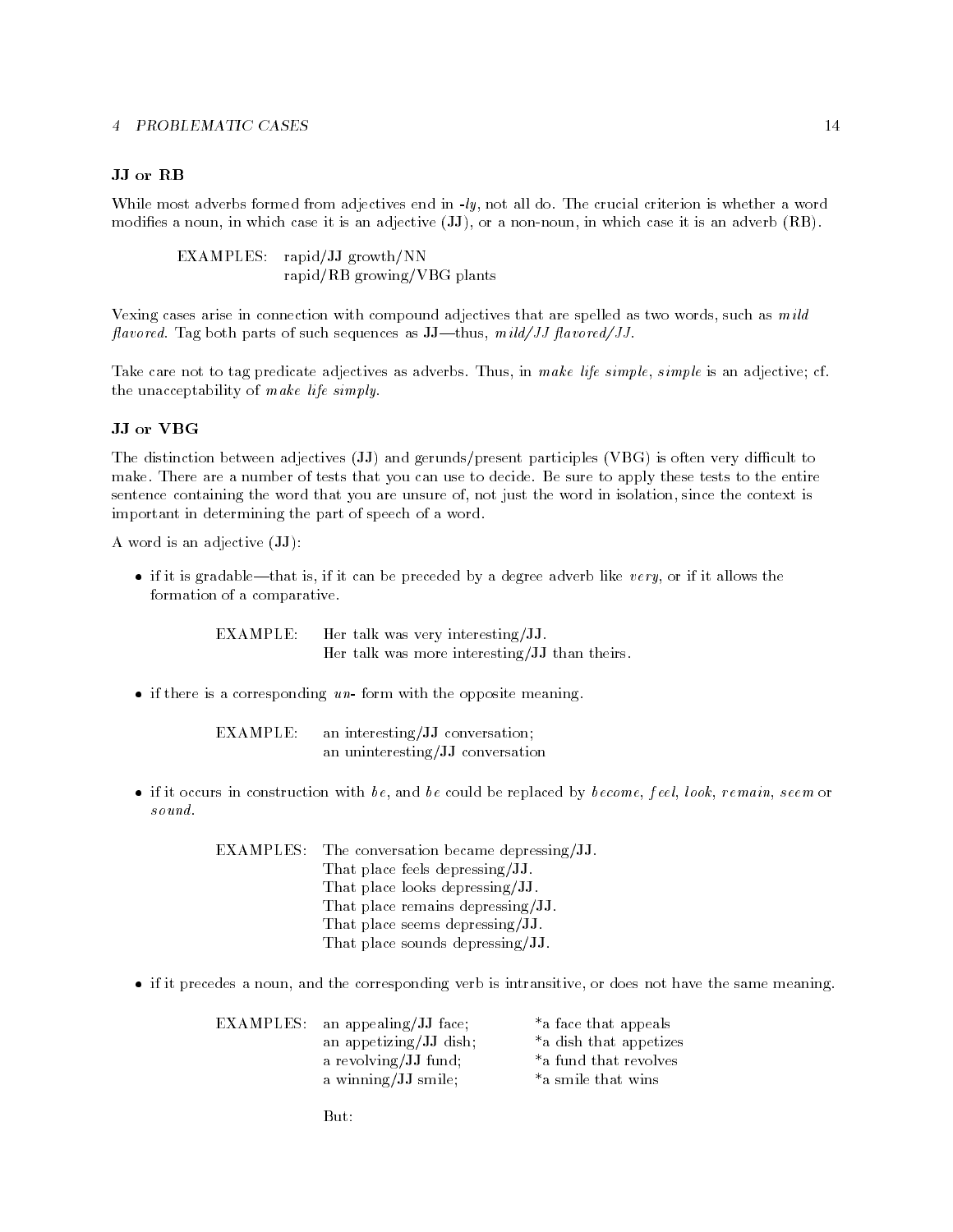| the existing/VBG safeguards; | safeguards that exist            |
|------------------------------|----------------------------------|
| a holding/VBG company;       | a company that holds another one |
| a managing/VBG director;     | a director who manages           |
| the ruling/VBG class;        | the class that rules             |

Note the following contrast

a striking/JJ hat \*the hat will strike the striking/VBG teachers the teachers will strike

• if there is no corresponding verb.

 $EXAMPLE: a thorough going/JJ investigation;$ thoroughgo

In connection with this point, note that striking meaning differences need not be reflected in terms of different parts of speech:

EXAMPLES: the outgoing/JJ president; an outgoing/JJ type of guy; outgo

> an outstanding/JJ record; outstanding/JJ debts \*outstand

#### JJ or VBN

The distinction between adjectives  $\{x, y\}$  and past participles  $\{y, w, w, w, w, w, w\}$  and the matrix  $\{w, w, w\}$ are a number of tests that you can use to decides me sure to spps, these tests to the entire sentence and containing the word that you are unsure of, not just the word in isolation, since the context is important in determining the part of speech of a word.

A word is an adjective  $(\mathbf{JJ})$ :

 $\bullet$  if it is gradable—that is, if it can be preceded by a degree adverb like very, or if it allows the formation of a comparative.

> EXAMPLE: He was very surprised/JJ. He was more surprised/JJ than she was.

if there is a corresponding un- form with the opposite meaning-

 $EXAMPLE: a$  hurried/JJ meeting; an unhurried/JJ meeting

Be sure to check whether there is a corresponding verb beginning with un-- If there is
you cannot rely on this test to determine whether the word in question is an adjective or a participle, and you will have to use the other tests.

EXAMPLE: Your shoelace has been untied/JJ ever since we started. I know-it got untied/VBN by accident.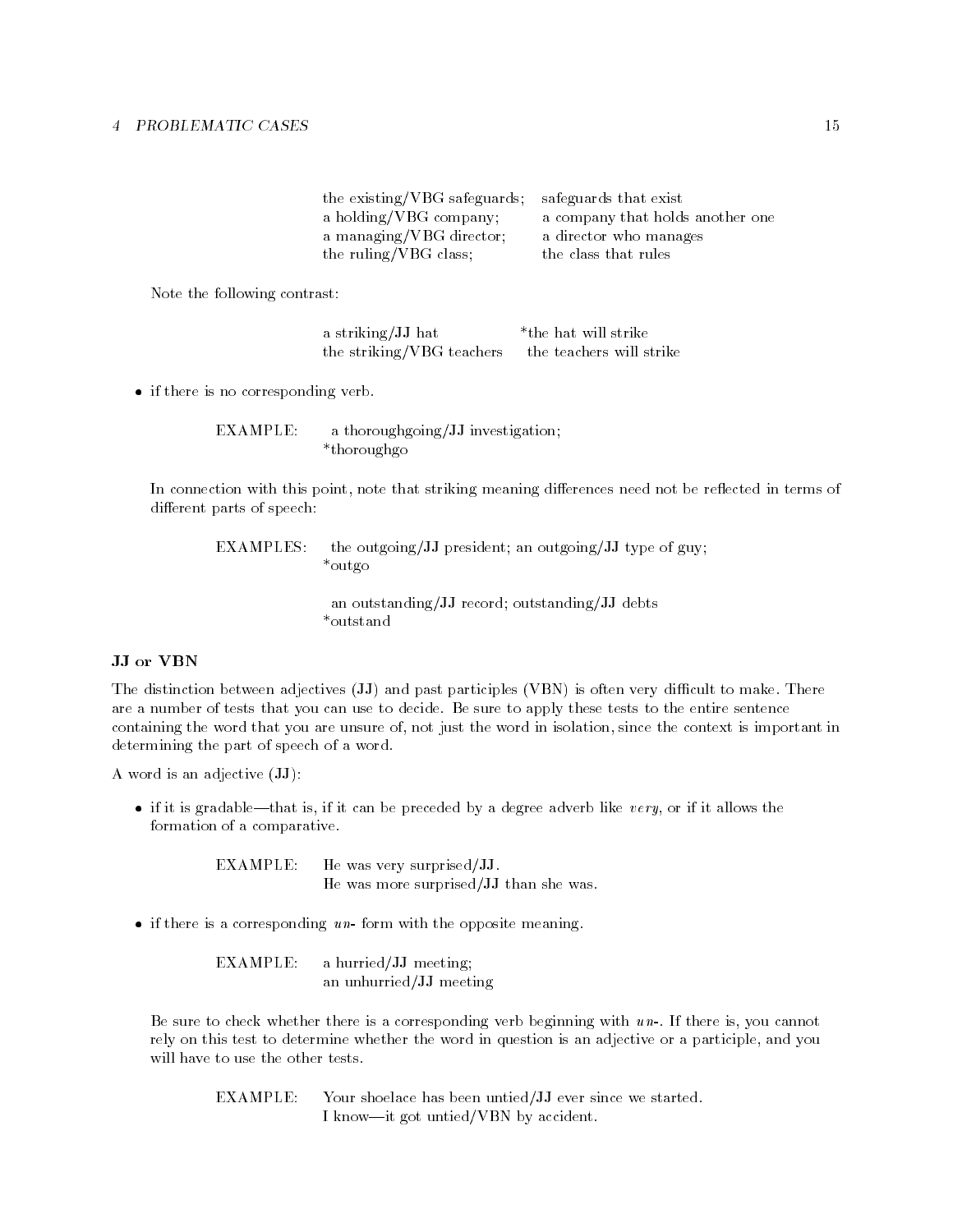when applying the un-test co-dimet is the entire context indicated metallicated accounting context into a be either a JJ or a VBN, depending on its context.

| EXAMPLE: | We need an armed/JJ guard.<br>(cf. We need an unarmed guard.) |
|----------|---------------------------------------------------------------|
|          | Armed/VBN with only a knife, $\dots$                          |

• if the word occurs in construction with be, and be could be replaced by become, feel, look, remain, seem or sound.

 $\mathcal{L}$  . The matrix only a matrix  $\mathcal{L}$ 

EXAMPLES: He became interested/JJ. He felt interested/JJ. He looked surprised/JJ. He remained surprised/JJ. He seemed surprised/ $JJ$ . He sounded surprised/JJ.

However, if the complement of any of the verbs listed above is modified by a  $by$ -phrase, it should be tagged as a participle (VBN) rather than as an adjective  $(\mathbf{JJ})$ .

 $EXAMPLE:$  He remains guided/VBN by these principles.

 $\bullet$  if the word occurs in construction with  $keep.$ 

EXAMPLES: They should be kept well watered/JJ.

 $\bullet$  if it refers to a (resultant) state rather than to a (specific) event.

EXAMPLES: At the time, I was married/JJ. I was mistaken/JJ  $($  = wrong) the other day. a mistaken/JJ decision

if a collocation of the form of the parallel as a parallel as  $\alpha$  as the parameter  $\alpha$ 

|                   | EXAMPLES: a decided/JJ advantage; *an advantage that has been decided |
|-------------------|-----------------------------------------------------------------------|
| a grown/JJ woman; | *a woman that has been grown                                          |
| married/JJ life;  | *life that has been married                                           |
| worried/JJ faces; | *faces that have been worried                                         |

A word is a past participle (VBN):

if it can be followed by a by phrase-in-this criterion classical criterion  $\mu$  criterion  $\mu$  as degree of adverb, tag the word as an adjective  $(\mathbf{JJ})$ , not as a participle  $(\mathbf{VBN})$ .

> EXAMPLES: He was invited/VBN by some friends of hers. He was very surprised/JJ by her remarks.

 $\bullet$  if it refers to an (specific) event rather than to a (resultant) state.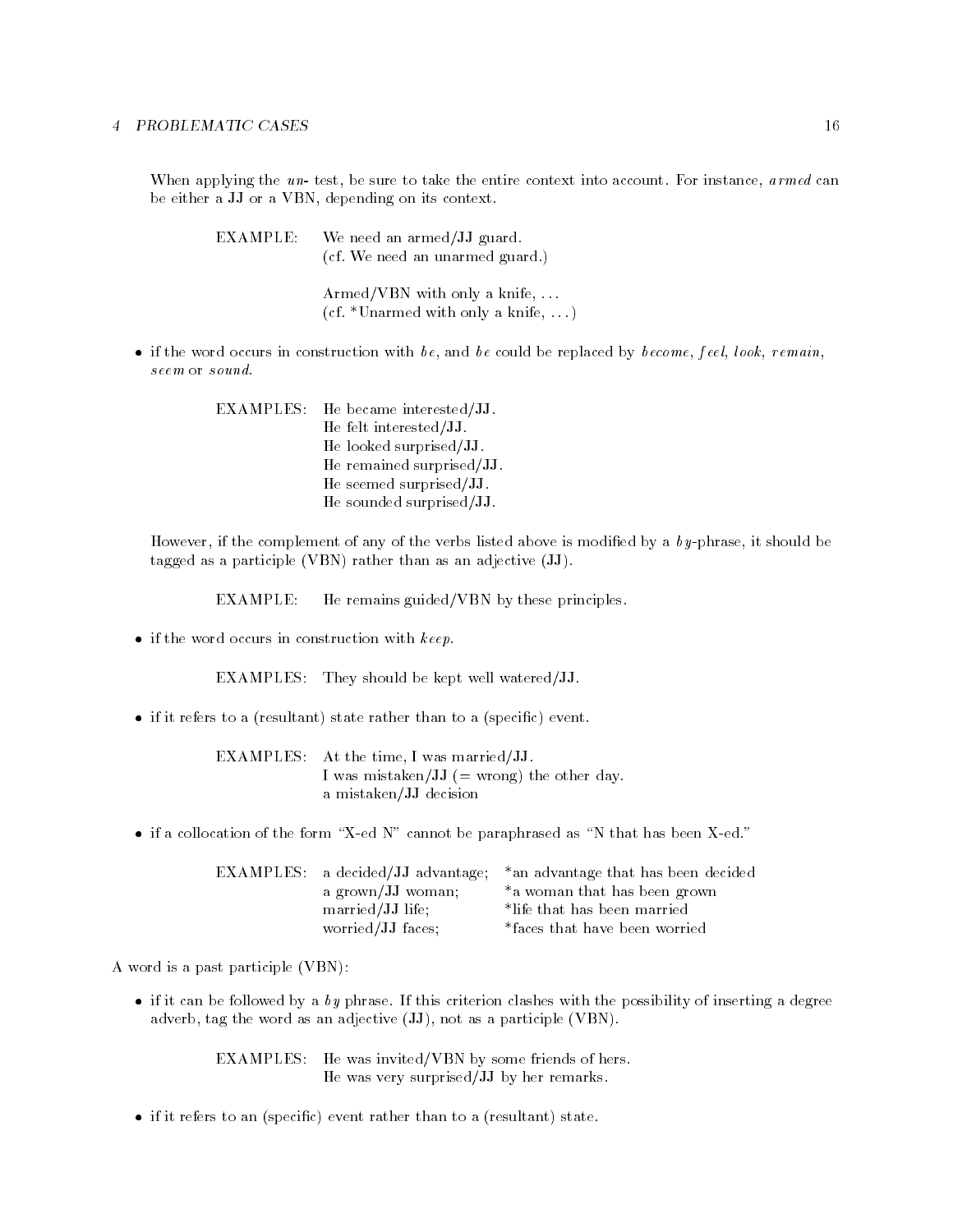| EXAMPLES: I was married/VBN on a Sunday.  |
|-------------------------------------------|
| I was mistaken/VBN for you the other day. |
| a case of mistaken/VBN identity           |

• if the word occurs in construction with be, and be could be replaced by get, but not by become.

EXAMPLE: I was married/VBN on a Sunday. cf- I got married
I became married

#### JJR or NN

*More* and less should be tagged as comparative adjectives  $(JJR)$ , even when they occur without a head noun, as in more of the same.

### JJR or RBR

In collocations such as *Shares closed higher/lower, higher* and *lower* should be tagged as comparative adverbs advertisers of the second more reasonable today also S hares closed up to second up to second up to se points.

M ost should be tagged as a superlative adjective  $(\overline{JJS})$  even when it occurs without a head noun, as in most of the time- The reason is that its distribution is parallel to that of other superlative adjectives cfthe following

EXAMPLES: most apples; most of the apples most of the bunch the ripest apples: the ripest of the apples the ripest of the bunch

#### MD or VB

Forms of the auxiliary verbs be, do and have are tagged on a par with those of other verbs.

NN or CD-see CD or NN

NN or DT-see DT or NN

NN or JJ-see JJ or NN

NN or JJR-see JJR or NN

NN or NNS

Whether a noun is tagged singular or plural depends not on its semantic properties
but on whether it  $\mathbf{p}$  illustrate this below for a verbcriterion also applies to proper nouns-

, arrangement that the singular singular and should be tagged as singular be tagged as singular and the singular

EXAMPLE: Linguistics/NN is/\*are a difficult field.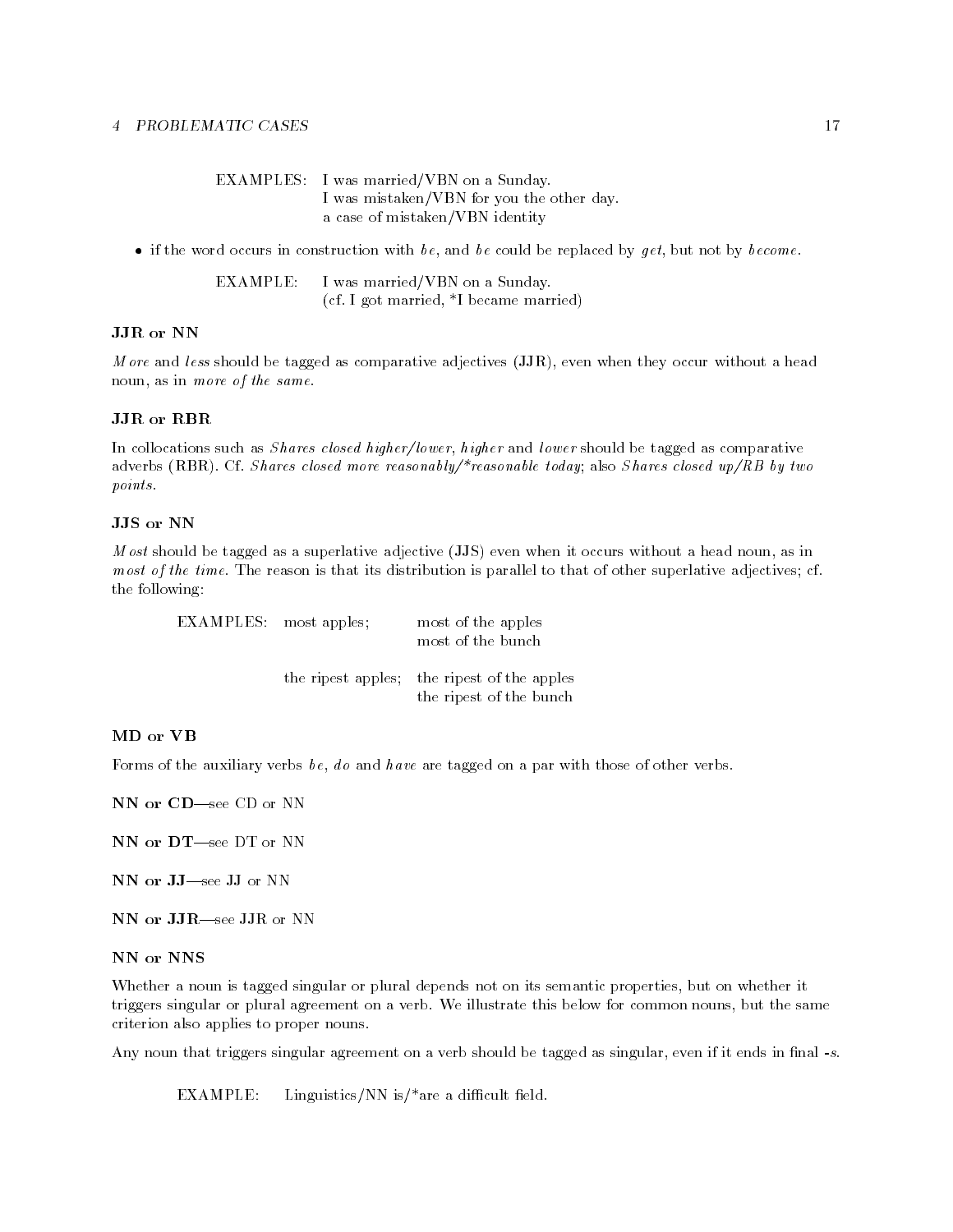If a noun is semantically plural or collective
but triggers singular agreement
it should be tagged as singular.

EXAMPLES: The group/NN has/\*have disbanded. The jury/NN is/ $*$ are deliberating.

On the other hand, if a noun triggers plural agreement on a verb, it should be tagged as plural, even if it does not end in  $-s$ .

 $EXAMPLES:$  The faculty/NNS are on strike. The police/NNS have arrived on the scene.

Some nouns
like d ata
trigger variable number agreement- Such nouns should be tagged according to their usage in a particular text- in the agreement pattern cannot be determined by any such as NN, NNS (1999) and states in the vertical states contrast  $\mathcal{L}_{\mathcal{A}}$  , and the following contrast  $\mathcal{L}_{\mathcal{A}}$ 

> $Mechanics/NN$  is an established discipline. The mechanics/NNS of the system are complex.

The only exception to the agreement rule concerns nouns denoting amounts
which trigger singular agreement though formally plural-distribution  $\mathcal{A}$  as plural-distribution  $\mathcal{A}$ 

 $EXAMPLES:$  Three years/NNS is a long time. Twelve inches/NNS is a foot.

### NN or NNP

*Chapter, Exhibit, Figure, Table* and the like should be tagged as common nouns  $(NN)$  even when capitalized as part of a reference-tagged as initials showled and information as if they were spelled out-Thus,  $S\mathcal{L}$  (which stands for savings and loan) should be tagged as a common noun (NN), not as a proper noun (over from a contrast) with the model of the part of the US of the US of the US of the US of the US of the

Compounds containing proper nouns as their second constituent
such as m id-March or non-NATO
should be tagged as proper nouns  $(NNP)$ .

The indenite pronouns naught none and compounds of any- every- no- and some- with -one and -thing should be tagged as nouns NN
not as pronouns PRP- The sequence no one should be tagged noDT one) <del>it should be tagged in a should be tagged in a should be tagged to tagged</del>

### NN or RB

Nouns that are used adverbially should be tagged as nouns (NN, NNS, NNP or NNPS), not as adverbs  $(RB)$ .

EXAMPLE: He comes by Sundays/NNPS and holidays/NNS.

Words denoting points of the compass are tagged as either nouns (NN) or adverbs (RB), depending on their syntactic properties- For instance
in T he nearest shopping center is two miles to the north of here north is preceded by an article and should be tagged as a common non-nounced as a common normal  $N$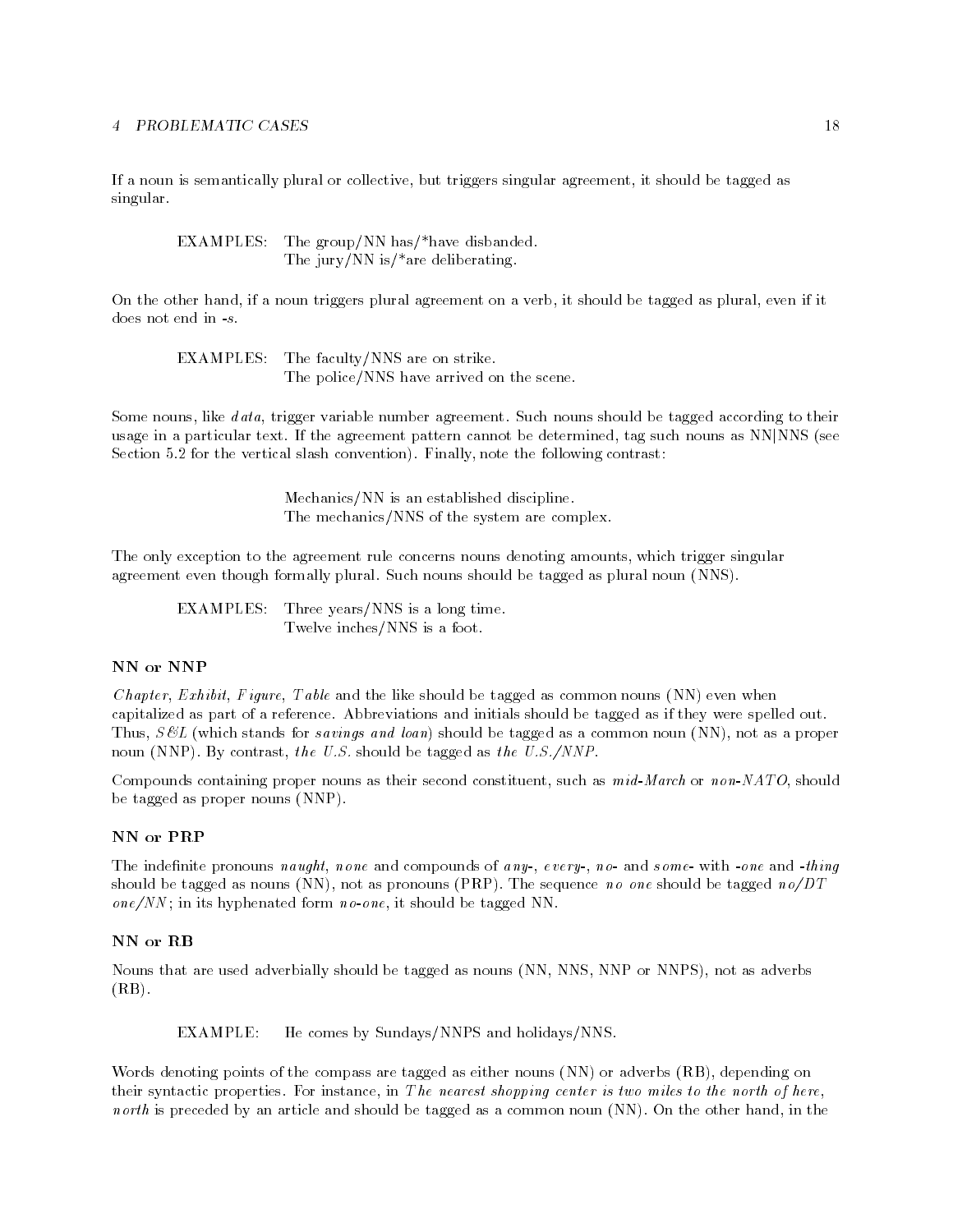variant The nearest shopping center is two miles north of here, north is not preceded by an article and should be tagged as an adverb  $(RB)$ .

The temporal expressions *yesterday*, today and tomorrow should be tagged as nouns (NN) rather than as adverbs RB- Note that you can marginally pluralize them and that they allow a possessive form
both of which true adverbs do not-

The locative expression *home* when used by itself in an adverbial sense should be tagged as an adverb  $(RB)$ .

EXAMPLES: Call me when you get home/RB. Call me when you are at home/ $NN$ .

## NN or VBG

It is the different to tell whether a form in -  $\alpha$  and  $\alpha$  are  $\alpha$  -  $\alpha$  and  $\alpha$   $\alpha$  ,  $\alpha$  ,  $\alpha$  ,  $\alpha$  ,  $\alpha$  ,  $\alpha$  ,  $\alpha$  ,  $\alpha$  ,  $\alpha$  ,  $\alpha$  ,  $\alpha$  ,  $\alpha$  ,  $\alpha$  ,  $\alpha$  ,  $\alpha$  ,  $\alpha$  ,  $\alpha$  ,  $\alpha$  ,  $\alpha$  , nouns and gerunds can be preceded by an article or a possessive pronoun-

it is a word in a word in the second of the second state  $\{1,2,3,4\}$ 

EXAMPLES: The reading/NN for this class is difficult.  $\mathbf{N}$  are different for this case are different for the reading  $\mathbf{N}$ 

• While both nouns and gerunds can be preceded by an article or a possessive pronoun, only a noun (NN) can be modified by an adjective, and only a gerund (VBG) can be modified by an adverb.

> EXAMPLES: Good/JJ cooking/NN is something to enjoy.  $Cooking/VBG$  well/RB is a useful skill.

 Similarly
if the direct object of the verb underlying the -ing form is expressed in an o fphrase
the ing form is a nounce  $\{ \cdots \}$  and if it is expressed directly as a nounce parameter  $\cdots$  gerunder and a gerund  $(VBG)$ .

> EXAMPLES: GM's closing/NN of the plant cf- GMs repeatedrepeatedly closing of the plant GM's closings of the plant)

> > GM's closing/VBG the plant cf- GMs repeatedrepeatedly closing the plant  $*$ GM's closings the plant)

ing form is it is preceded by a nounced by a nounced by a sequence of nounced by a nounced a noun-terminal sequence combination can in turn precede a noun-

> EXAMPLES: the plant/NN closing/NN unsavory plant/NN closing/NN tactics/NNS

is a collocation is any theory in mean (i.e. all including in the word in mean or as a gerund in the second in  $(VBG)$ .

> examples the declining of the declining of U-C and U-C  $\mu$ the productivity of U-C industrial is declining,

> > the acting/VBG vice president , ... a person who is acting as vice presidently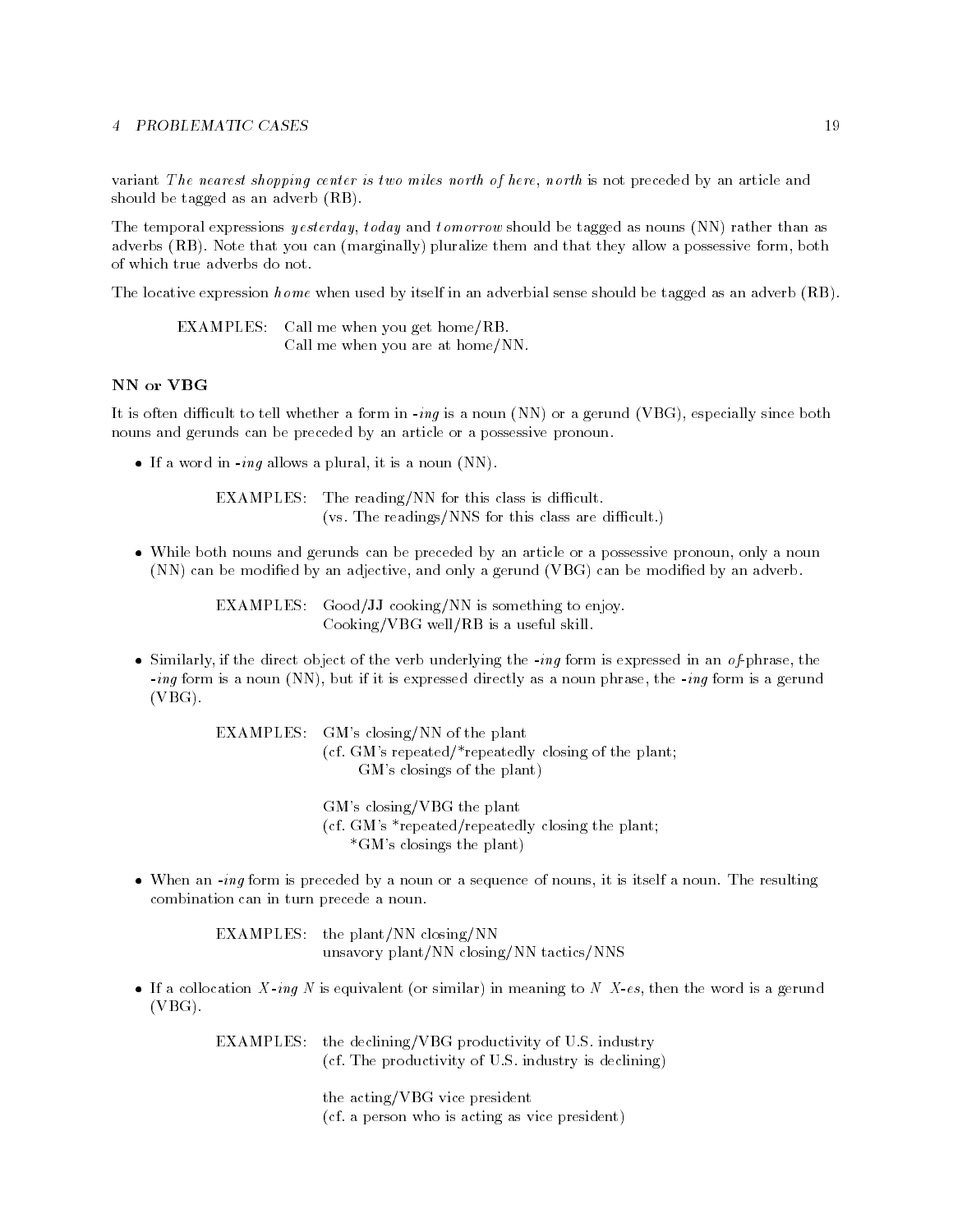is a collocation is any state of the collocation of the similarity for the word is a notable of the motors of NN- In such cases
the collocation can often be paraphrased in terms of an innitive or a more clearly nominal construction-

> EXAMPLES: spending/NN reductions (reductions in spending, not: reductions that are spending)

> > the mating/NN season (the season for mating, not: the season that is mating)

a holding/NN pattern (a pattern of holding, not: a pattern that is holding)

re in many cases there is no to use the vertical slash conventions to use the vertical slash convention  $\mathcal{L}$ For instance, since *anchoring devices* could be analyzed as either *devices that anchor* (gerund) or as devices for anchoring (noun), it should be tagged anchoring/NN |  $VBG$ .

NNS or NN-see NN or NNS

NNP or JJ-see JJ or NNP

NNP or NNPS-see NN or NNS

NNPS or NNP-see NN or NNS

PDT or DT-see DT or PDT

PRP or NN-see NN or PRP

#### PRP or PRP

The nominal possessive pronouns  $\text{min}$ ,  $\text{yours}$ ,  $\text{h}$  is,  $\text{h}$  ers,  $\text{o}$  urs and theirs are tagged as personal pronouns  $(PRP)$ , not as possessive pronouns  $(PRP\$ ).

**PRP\$** or PRP—see PRP or PRP\$

- RB or CD-see CD or RB
- RB or EX-see EX or RB
- RB or IN-see IN or RB
- RB or JJ-see JJ or RB
- RB or NN-see NN or RB

## **RB** or **RBR**

Adverbs with the comparative ending -er but without a comparative meaning should also simply be tagged as RB- For specic words
see Section --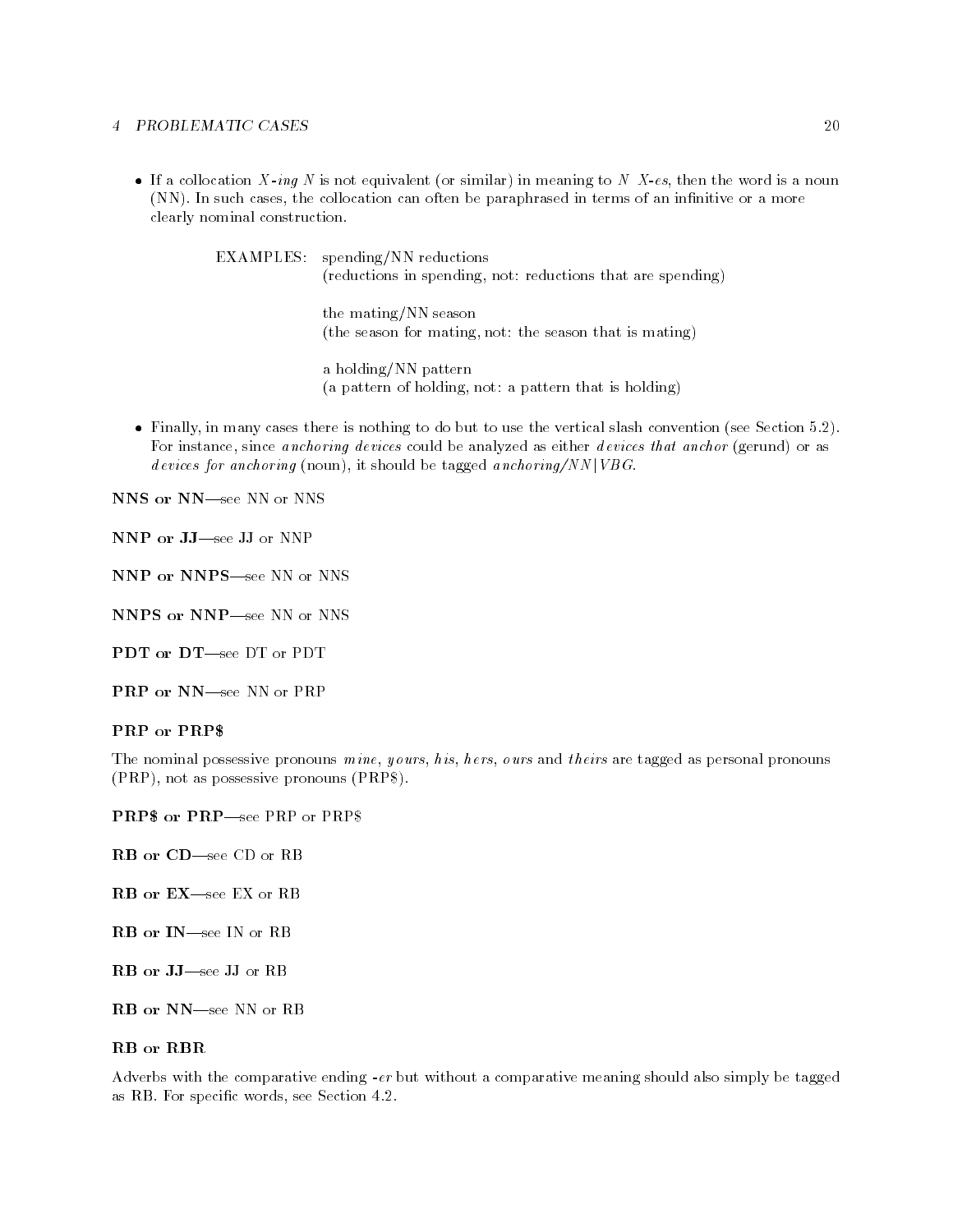## RB or RBS

M ost
though usually a superlative form
is a simple adverb RB in the collocation most every--

Adverbs and particles can be even more dicult to distinguish than particles and prepositions- Again
it is important to realize that the idiomaticity of a particular collocation is not a diagnostic for the distinction-A word is an adverb (RB) rather than a particle (RP) if you can insert a manner adverb between the verb and the word.

EXAMPLE: to sit calmly/RB by/RB

Note that striking meaning differences are not always reflected in different part-of-speech assignment.

examples bring the girls right upper than  $\cdots$  $\mathbf{B}$  and  $\mathbf{B}$  and  $\mathbf{B}$  is right upper to the girls  $\mathbf{B}$ 

Off in badly off, better off, well off and worse off is a particle  $(RP)$ , not an adverb  $(RB)$ .

In contexts concerning the movement of currency or commodity prices,  $up$  and  $down$  should be tagged as adverbs  $(RB)$ , not as particles  $(RP)$ .

RBR or RB-see RB or RBR

RBS or RB-see RB or RBS

RP or IN-see IN or RP

RP or RB-see RB or RP

VB or MD-see MD or VB

If you are unsure whether a form is a subjunctive  $(VB)$  or a present tense verb  $(VBP)$ , replace the subject , a third person pronounce an idea can indicate an - channon in - calgulation form is present tense verbes (VBP); if not, it is a subjunctive  $(VB)$ .

EXAMPLE: I recommended that you do/VB it. cf- I recommended that he dodoes it-

VBG or IN-see IN or VBG, VBN

VBG or JJ-see JJ or VBG

VBG or NN-see NN or VBG

VBN or IN-see IN or VBG, VBN

VBN or JJ-see JJ or VBN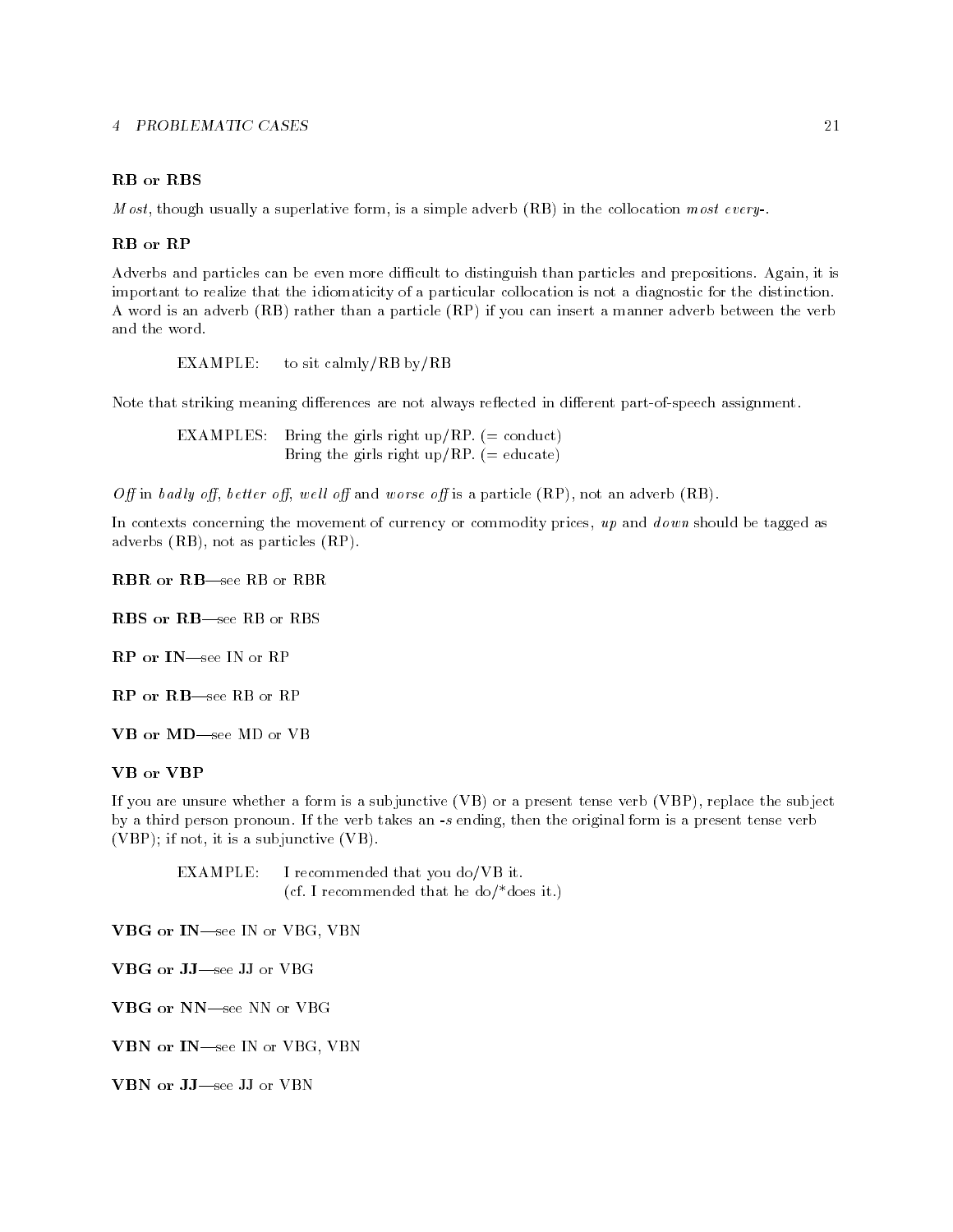## VBP or VB-see VB or VBP

#### WDT or IN-see IN or WDT

#### WDT or WP

If a wh-word precedes a head noun, it is a wh-determiner.

| EXAMPLES: What/WDT kind do you want? |
|--------------------------------------|
| I don't know what/WDT kind you want. |

Be sure to wash whatever/WDT fruit you buy.

Which/WDT book do you like better? I don't know which/WDT book you like better.

Which/WDT one do you like better? I don't know which/WDT one you like better.

What(ever) is only tagged as a wh-determiner (WDT) when it precedes a head noun; otherwise, it is tagged as a simple wh-word  $(WP)$ .

EXAMPLES: Tell me what/WP you would like to eat. I'll get you whatever/WP you want.

Which (ever), on the other hand, is tagged as a wh-determiner (WDT) even when it does not precede a head noun- This is parallel to the tagging of determiners as DT when they are used by themselves-

EXAMPLES: Which/WDT do you like better? I don't know which/WDT you like better. I'll get you whichever/WDT you want.

WP or WDT-see WDT or WP

#### 4.2 Specific words and collocations

This section contains an alphabetical list of specific problematic words and collocations.

about when when it means the tagged as an advertise  $\alpha$  is an advertised  $\alpha$  and  $\alpha$ preposition  $(IN)$ .

all is usually a determiner  $(DT)$  or a predeterminer  $(PDT)$ , but it can also be an adverb  $(RB)$ .

EXAMPLES: all/RB around the Mediterranean all/ $RB$  through the night

The collocation at all is tagged  $at/IN$  all/DT.

all but is tagged  $all/RB$  but/RB.

all right is tagged  $all/RB$  right/JJ.

another one is tagged another/DT one/NN.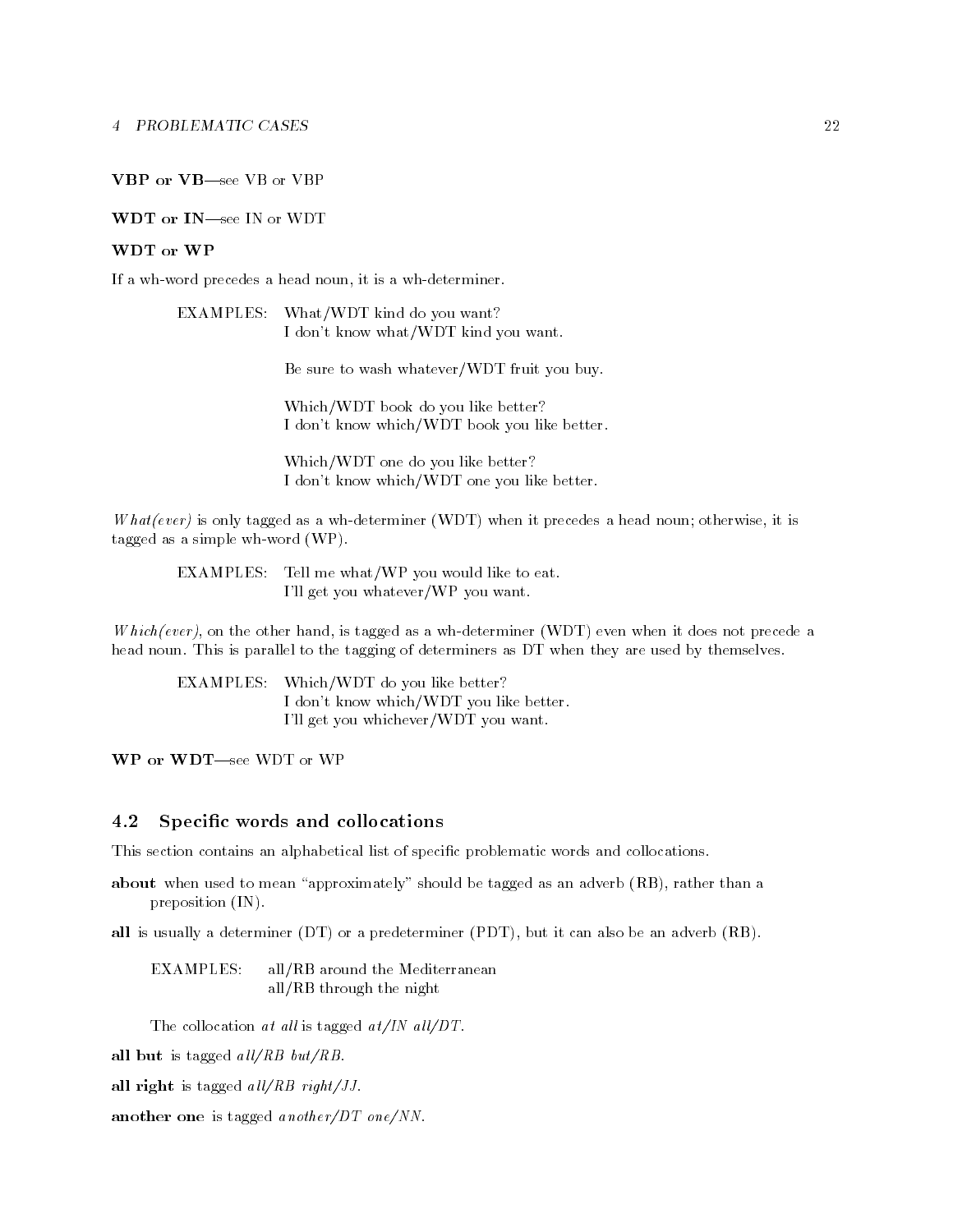any can be a determiner  $(DT)$ .

EXAMPLES: We don't have any/DT. Don't you want any/DT more/JJR?

However, when it precedes a comparative adverb, it is an adverb (RB).

- EXAMPLES: I can't run any/RB further/RBR. I can't go on like this any/RB more/RBR.
- around when when the meaning approximations, and have the thought had the the planet of the contract of the st preposition  $(IN)$ .

EXAMPLES The pound stabilized at aroundRB - dollars cf- The pound stabilized at approximately - dollars-

But:

The pound stabilized aroundIN - dollars- $\blacksquare$  the pound stabilized approximately -  $\blacksquare$ 

as can be an IN.

EXAMPLES: It's just as/IN I thought. As/IN an untenured faculty member,  $\dots$ 

But when it has a meaning akin to 'so', it is an adverb  $(RB)$ .

**EXAMPLES:** I'm not as/RB hungry. This one is not  $as/RB$  good.

Both types of as occur in the collocation  $as...as$ .

 $EXAMPLES:$  as/RB hungry as/IN me  $as/RB$  many  $as/IN$  he has

at all is tagged  $at/IN$  all/DT.

back should be tagged as an adjective  $(\mathbf{JJ})$  when used as a prenominal modifier, as in back door.

bottom should be tagged as an adjective  $(JJ)$  when used as a prenominal modifier, as in bottom drawer.

but though usually a coordinating conjunction
is a preposition IN when it means except-

 $EXAMPLE:$  everybody but/IN me

In very formal usage  $\mathcal{L}$  , we are advertised to mean advertise the meaning  $\mathcal{L}$ 

 $EXAMPLE:$  We can but/RB try.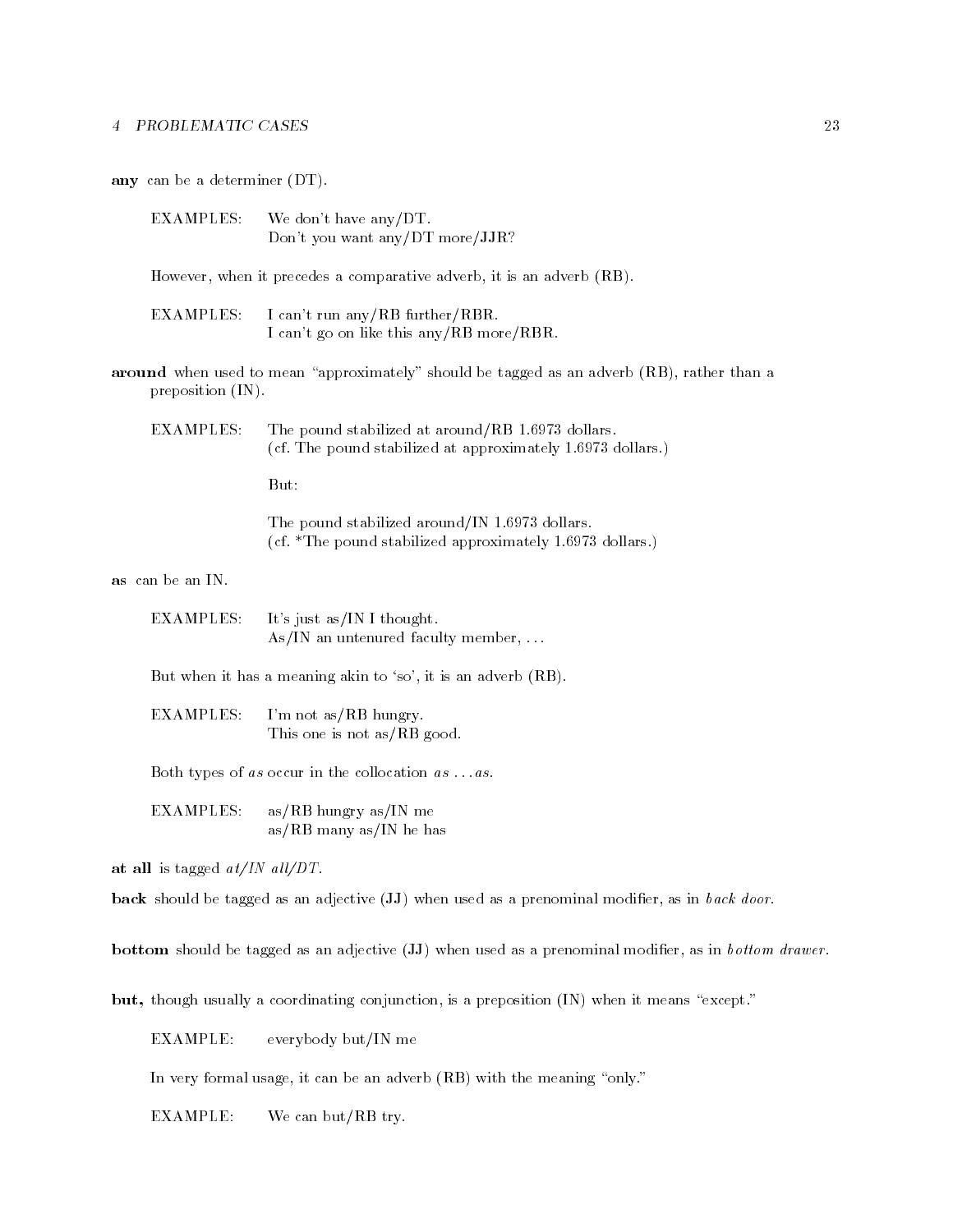Chapter, as in *Chapter 1*, is an NN, not an NNP.

close(r) In the collocation  $close(r)$  to,  $close(r)$  is an adverb (RB) or comparative adverb (RBR).

 $EXAMPLE:$  We were close/RB to home. We were closer/RBR to home.

coming should be tagged as an adjective  $(\mathbf{JJ})$  by analogy to upcoming.

- data triggers variable number and showld be tagged according to its use in a particular textthe agreement pattern cannot be determined with as the vertical slashed and construct the vertical slashed convention).
- dear in O h dear me is an exclamation of the other hand dear me is used as an exclamation of the other hand de  $T$ rue vocative and should be tagged as a noun  $N$  -  $N$  -  $N$  Martin  $N$  ear  $N$  and  $N$ should be tagged as an adjective  $(\mathbf{JJ})$ .
- down should be tagged as an adverb (RB), not as a particle (RP), in contexts concerning the movement of currency or commodity prices-

due in the collocation d ue to is a preposition IN- Otherwise
it is an adjective JJ-

EXAMPLES:  $due/IN$  to/TO the storm The books are due/JJ on the due/JJ date.

each other should be tagged  $each/DT\ other/JJ$ .

far, though usually an adverb  $(RB)$ , can also be an adjective  $(\mathbf{JJ})$ .

 $EXAMPLE:$  She lives  $far/RB$  away. She lives  $far/RB$  from/IN here.

The far/JJ side of the moon

In the collocation  $far(ther) from, far(ther)$  is an adverb (RB) or comparative adverb (RBR).

 $EXAMPLE:$  We were  $far/RB$  from home. We were farther/RBR from home.

Further is treated on a par with  $f$  arther.

Figure, as in  $Figure 1$ , is an NN, not an NNP.

fit is an adjective  $(\mathbf{JJ})$  in the expression to see fit.

for interesting in the sense of  $\alpha$  conjunction  $\alpha$  and  $\alpha$  subsets of  $\alpha$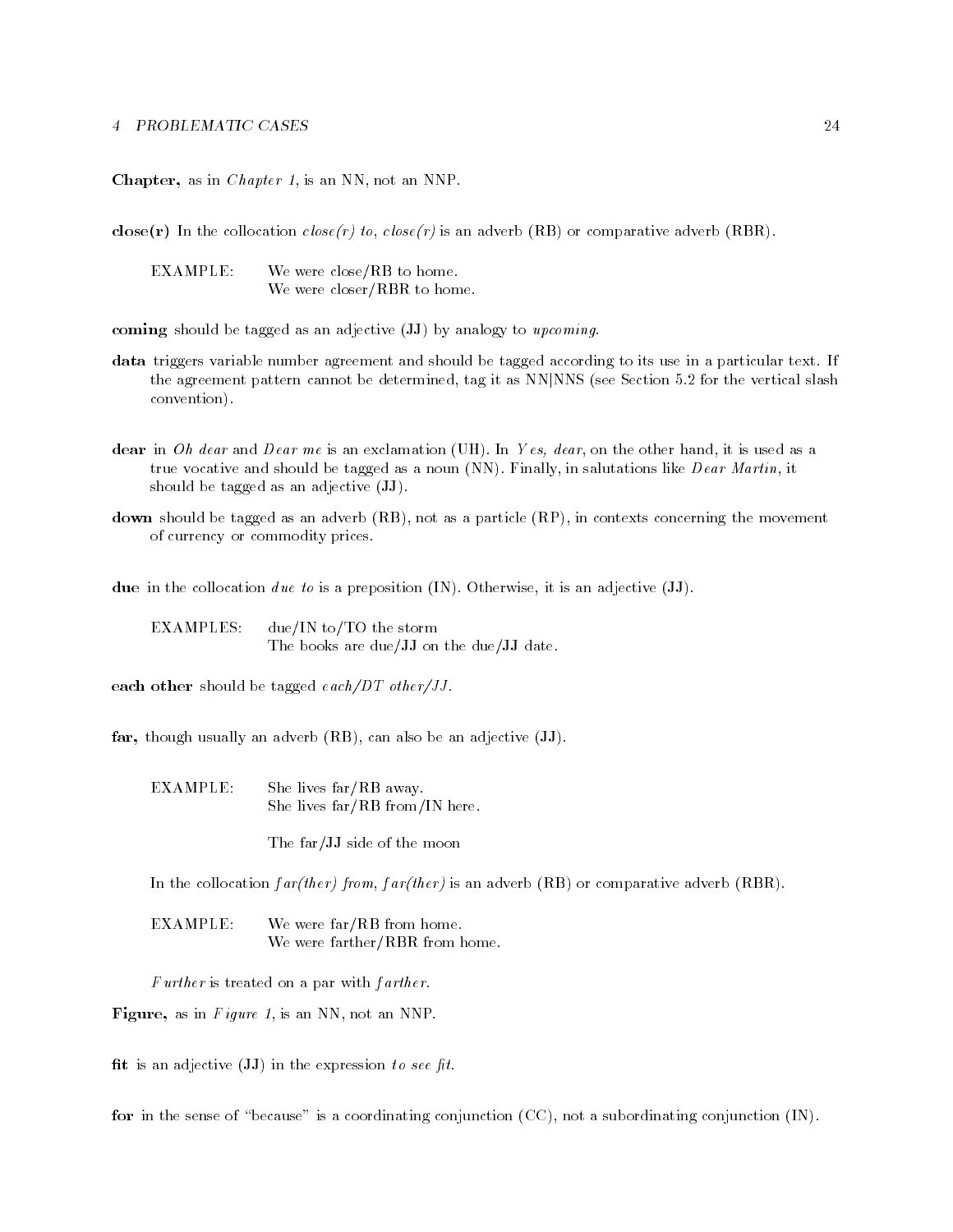$EXAMPLE:$  He asked to be transferred, for CC he was unhappy.

front should be tagged as an adjective  $(JJ)$  when used as a prenominal modifier, as in f ront door.

further, like farther, is a comparative adverb (RBR) in the context further from.

- is a non-determined by a non-determined or a predetermine  $\{z \in \mathcal{A}\}$  as an adjective  $\{z \in \mathcal{A}\}$  as as immediately precedes a noun, a predeterminer (PDT) if it immediately precedes an article or a possessive pronoun, and a noun (NN) otherwise.
	- EXAMPLES: a half/JJ point half/PDT his time; half/PDT the time half/NN of the time

 $\mathcal{A}$  is a prenominal behalf shown in a prenominal behalf shown in a prenominal behalf shown in a prenominal behalf shown in a prenominal behalf shown in a prenominal behalf shown in a prenominal behalf shown in a pren modifier, but as an adverb  $(RB)$  if it could be replaced by *double* or *twice*.

EXAMPLES: one-half/ $JJ$  cup; cf. a full/JJ cup one have the amount come and address the amount double the amount double

hers, as in That's hers, is a PRP, not a PRP\$.

his, as in  $That's his$ , is a PRP, not a PRP\$.

however is usually a simple adverb  $(RB)$ .

 $EXAMPLES:$  However/RB, that time has not yet come. There seems to be a problem, however/ $RB$ .

It can also (rarely) be a wh-adverb  $(WRB)$ .

EXAMPLES: However/WRB much he wants to, he can't. I'll do it however/WRB he wants me to.

later should be tagged as a simple adverb  $(RB)$  rather than as a comparative adverb  $(RBR)$ , unless its meaning is clearly comparative- A useful diagnostic is that the comparative l ater can be preceded by  $even$  or  $still.$ 

EXAMPLES: I'll get it around to it sooner or later/RB. If you don't hurry, we'll arrive (even) later/RBR than your mother.

less should be tagged as a comparative adjective (JJR) when it is used without a head noun and it corresponds to the object of a verb or preposition- It should be tagged as a comparative adverb  $(RBR)$  when its use is parallel to other adverbs.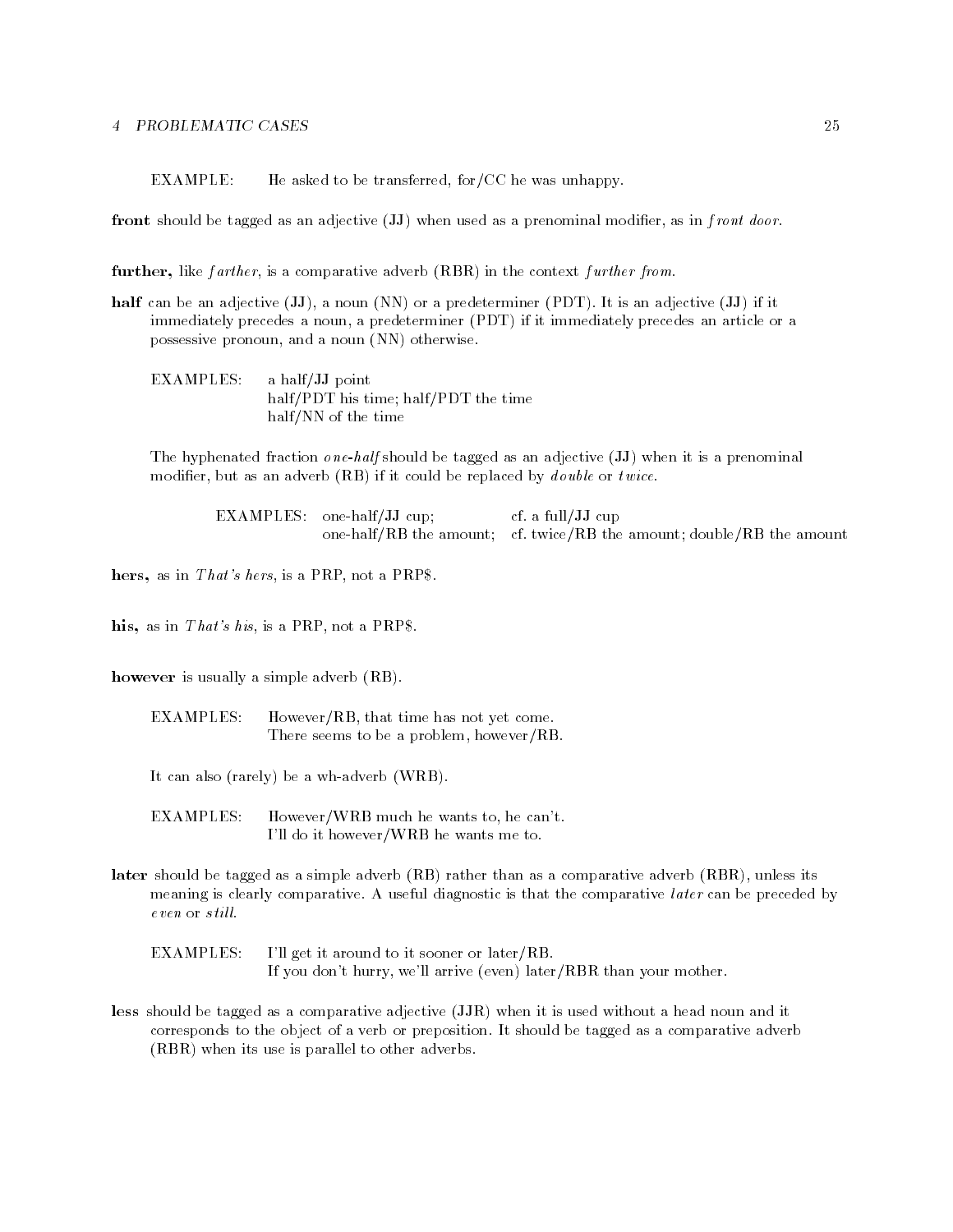EXAMPLES: You should eat less/JJR (in terms of quantity). cf- You should eat lessJJR cheese-

> You should eat less/RBR (in terms of frequency).  $\mathcal{N}$  and  $\mathcal{N}$ -ratio should eat rarely. The rarely  $\mathcal{N}$

You should work less/RBR.  $\mathcal{Y}$  you should work harder RBR-FI should work harder RBR-FI should work harder RBR-FI should work harder RBR-FI should be a should work of the state  $\mathcal{Y}$ 

Less should be tagged as a comparative adjective (JJR) even when it occurs without a head noun, as in less of a problem.

Less in the sense of minus should be tagged as a coordinating conjunction  $(CC)$ .

little is an adjective  $(\mathbf{JJ})$  in a little bit, a little bit more and a little more.

Lot is a noun  $(NN)$  in a lot and a lot more.

many is a PDT when it is an adjective  $\mathcal{M}$  and a since  $\mathcal{M}$  and adjective  $\mathcal{M}$  and adjective  $\mathcal{M}$ it can be preceded by an article or a personal pronoun.

 $EXAMPLES:$  many/PDT a/DT stormy night the/DT many/JJ faces of God

 $$ 

mine, as in  $That's$  mine, is a PRP, not a PRP\$.

**, as in** *minimum wage***, is a noun (NN), not an adjective**  $(\mathbf{JJ})$ **.** 

more should be tagged as a comparative adjective (JJR) when it is used without a head noun and it corresponds to the object of a verb or preposition- It should be tagged as a comparative adverb  $(RBR)$  when its use is parallel to other adverbs.

**EXAMPLES:** You should eat more/JJR (in terms of quantity).  $\sqrt{2}$  you should eat more  $\sqrt{2}$ 

> You should eat more/RBR (in terms of frequency). cf- You should eat oftenRB-

You should relax more/RBR. cf- You should work harderRBR-

M ore should be tagged as a comparative adjective  $(JJR)$  even when it occurs without a head noun. Again, however, if it fills the same position as an adverb, it should be tagged as a comparative adverb  $(RBR)$ .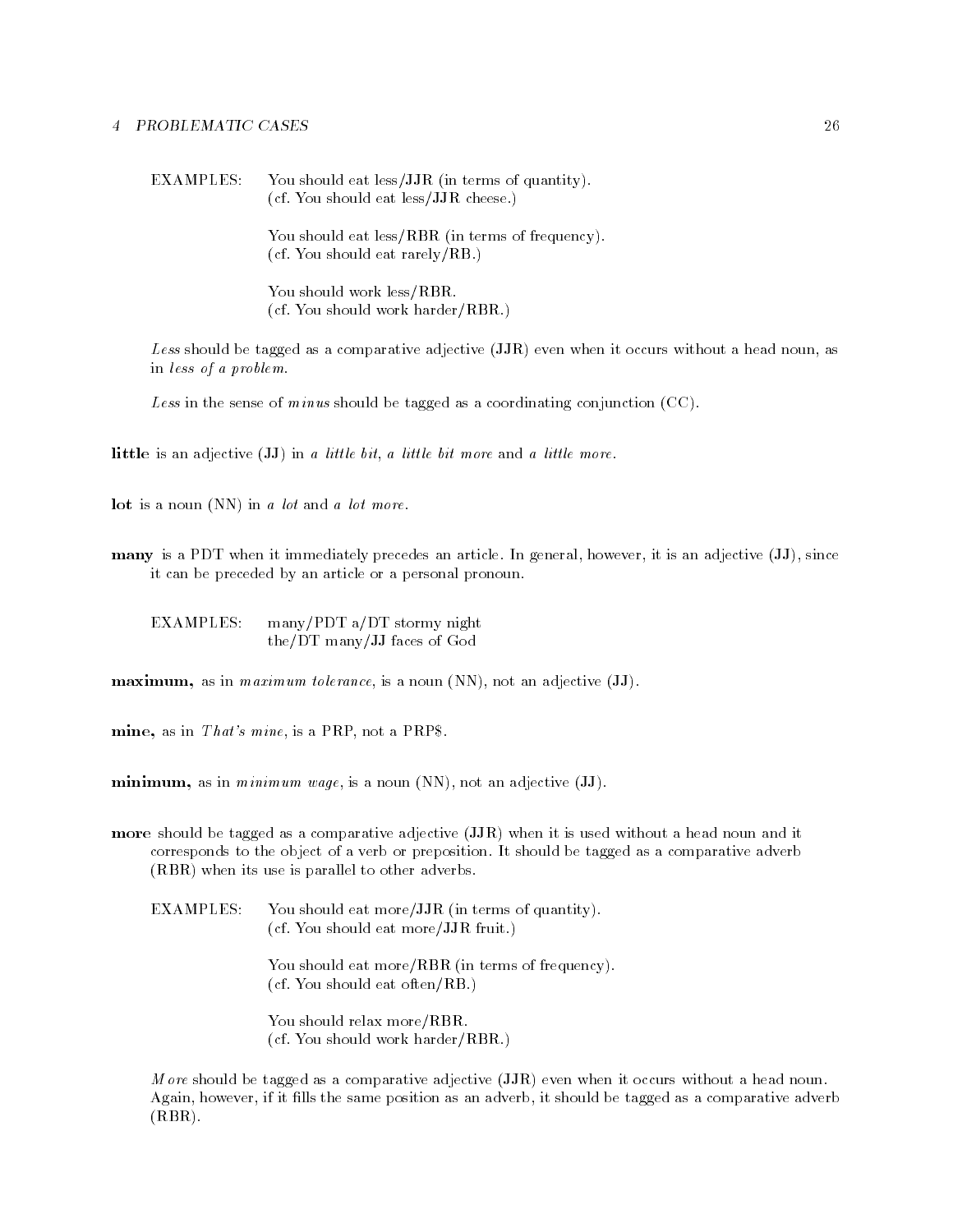EXAMPLES: more/JJR of my friends grows to five feet or more/JJR It's more/JJR of a vegetable garden. ... Its almost a version and a version garden

But:

It's more/RBR a vegetable garden. It's almost/RB a vegetable garden.

most, should be tagged as a superlative adjective (JJS) even when it occurs without a head noun, as in most of the times-that its distribution is that its distribution is parameter to that of other superlatives adj cf- the following

| <b>EXAMPLES</b> : most apples; | most of the apples<br>most of the bunch                                |
|--------------------------------|------------------------------------------------------------------------|
|                                | the ripest apples; the ripest of the apples<br>the ripest of the bunch |

In the collocation most every-state  $\mathbf{R}$  is a simple advertise  $\mathbf{R}$ 

much can be an adjective  $(\mathbf{JJ})$  or an adverb  $(\mathbf{RB})$ .

| EXAMPLES: -- | - He doesn't have much/JJ energy left.                   |
|--------------|----------------------------------------------------------|
|              | She said nothing, or at least not very much/JJ.          |
|              | That's much/RB better already                            |
|              | I like that quite well; in fact, I like it very much/RB. |

near can be an adjective  $(\mathrm{JJ})$ , an adverb  $(\mathrm{RB})$  or a preposition  $(\mathrm{IN})$ .

**EXAMPLES:** The near/JJ side of the moon They had approached quite near/ $RB$ . We were near/IN the station.

But:

We were very/RB near/RB the station.

in the collocation of the collocation of the state advertiser (see the comparative adverbed (see sale) and the colloquial use of nearer without a following to should also be tagged as a comparative adverb  $(RBR)$ .

**EXAMPLES:** We were near/RB to the station. We were nearer/RBR to the station. We were nearer/RBR the station.

next can be an adjective  $(\mathrm{JJ})$ , an adverb  $(\mathrm{RB})$  or  $(\mathrm{in}$  archaic usage) a preposition  $(\mathrm{IN})$ .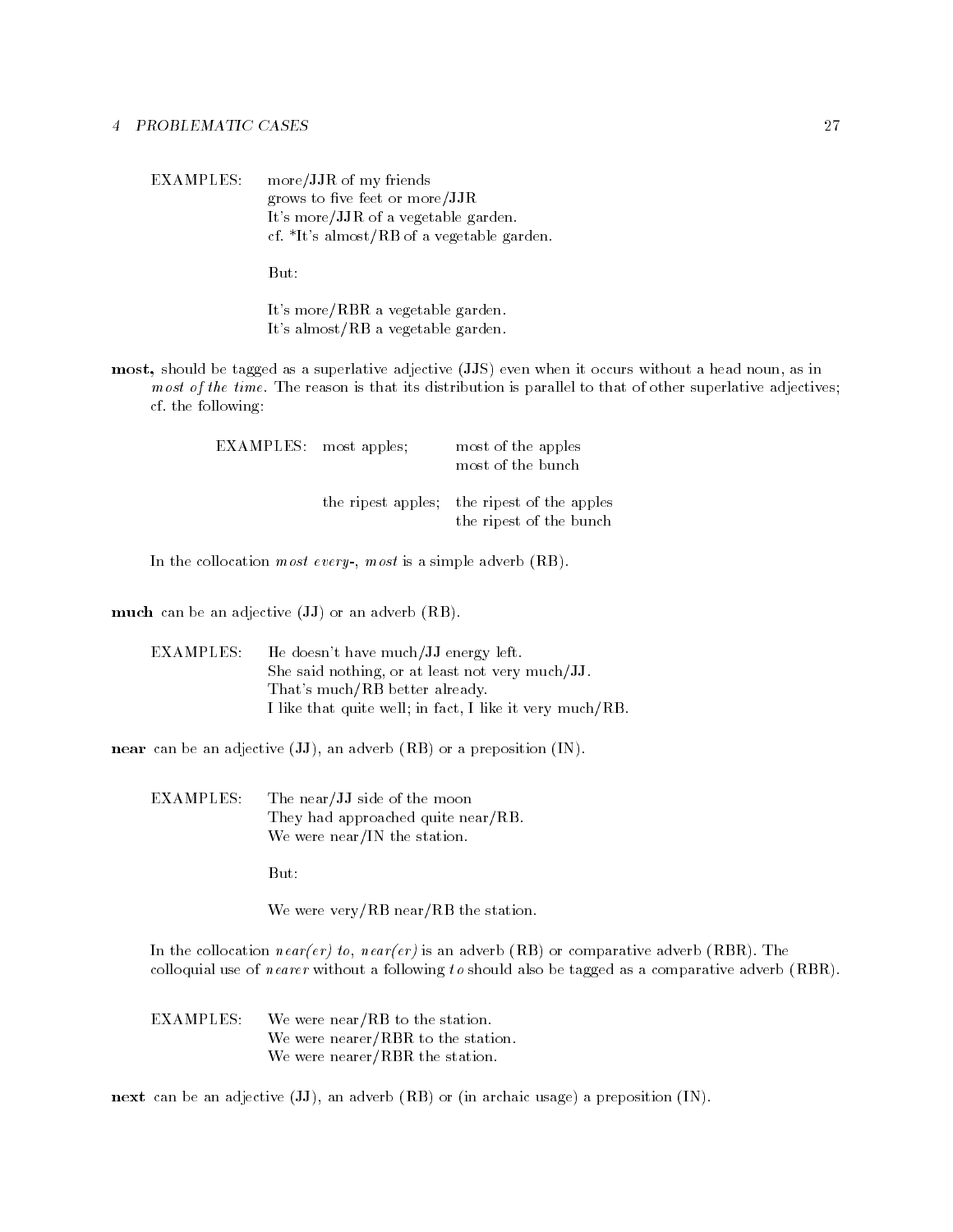| EXAMPLE: | The next/JJ train                      |
|----------|----------------------------------------|
|          | They live next/RB to/TO the park.      |
|          | I grasp the hands of those next/IN me. |

no can be a determiner (DT).

EXAMPLE: We have no/DT solution to that difficulty as yet.

It can also be an adverb  $(RB)$ .

 $EXAMPLE:$  She is no/RB longer her old self.

Finally, as the opposite of  $yes$ , it is an interjection (UH).

no one should be tagged it, a conferred for the form of the theory of the should be tagged that

not is an adverb  $(RB)$ , as is its contracted form  $n't$ .

off is a particle (RP) in the collocations well off, better off, badly off, worse off.

one In general, one should be tagged as a cardinal number (CD) even when its sense is not clearly that of

 $EXAMPLE:$  one/CD of the best reasons

However, when it is used as an impersonal third person pronoun, it is a pronoun (PRP).

EXAMPLE: One/PRP doesn't do that kind of thing in public.

If it could be pluralized or modified by an adjective in a particular context, it is a common noun  $(NN)$ .

EXAMPLE: the only (good) one/NN of its kind  $\mathbf{v}$  the ones NNS of the ones NNS of the ones NNS of the ones NNS of the ones NNS of the ones NNS of the ones NNS of the ones NNS of the ones NNS of the ones NNS of the ones NNS of the ones NNS of the ones NNS of the

In the collocation *another one*, *one* is a common noun  $(NN)$ .

only should be tagged as an adverb  $(RB)$ , unless it can be paraphrased by sole.

 $EXAMPLE:$  the only/JJ good ones cf- the solesolely good ones only/RB the good ones

 cf- solelysole the good ones

other If *other* could be pluralized in a particular context, it is a common noun  $(NN)$ .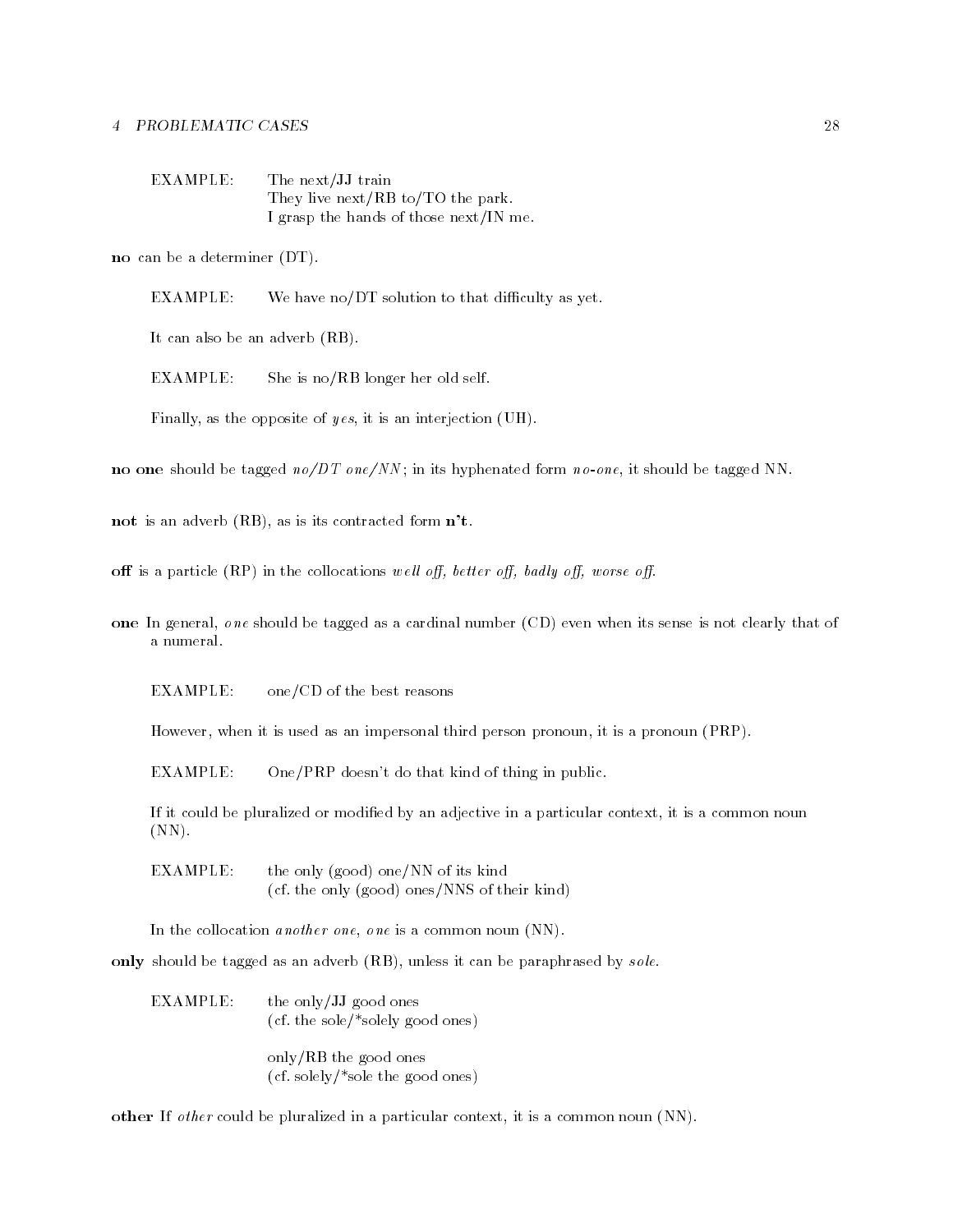$EXAMPLE:$  One of them is good, but the other/NN is bad. rection the other the other than the other property of the contract of the contract of the contract of the contract of the contract of the contract of the contract of the contract of the contract of the contract of the con

ours, as in That's ours, is a PRP, not a PRP\$.

over in the collocation It's (all) over is an adverb  $(RB)$ .

own in combination with possessive pronouns is an adjective  $(\mathbf{JJ})$ .

EXAMPLES: a room of one's own/JJ her own/JJ room

people is a plural noun (NNS), since it triggers plural agreement.

plenty is a common noun (NN), even in collocations like plenty warm.

**public** in the collocation to go public is an adjective  $(\mathbf{JJ})$ .

rather in isolation is an adverb (RB).

EXAMPLE: Tareyton smokers would rather/RB fight than switch.

In the collocation *rather than*, however, it should be tagged as a subordinating conjunction.

EXAMPLE: But often it's wiser to switch rather/IN than/IN to fight.

right The collocation all right is tagged all/RB right/JJ.

Section, as in  $Section 1$ , is an NN, not an NNP.

see fit Fit is an adjective (JJ) in the expression to see fit.

side should be tagged as an adjective  $(\mathbf{JJ})$  when used as a prenominal modifier, as in side door.

so in the sense of the sense of  $\mathbf{A}$  and advertise is an adverb  $\mathbf{A}$ 

EXAMPLES: So/RB many pieces are broken that we need a new one. He was  $\rm{so}/{RB}$  irresponsible we fired him.

In the collocations so as to and so that and when it means so that by itself, so is a subordinating conjunction  $(IN)$ .

EXAMPLES: He left the house quietly so/IN as/IN not to wake anyone. I left early so/IN that/IN I would catch my train. I gave him money so/IN he could buy it.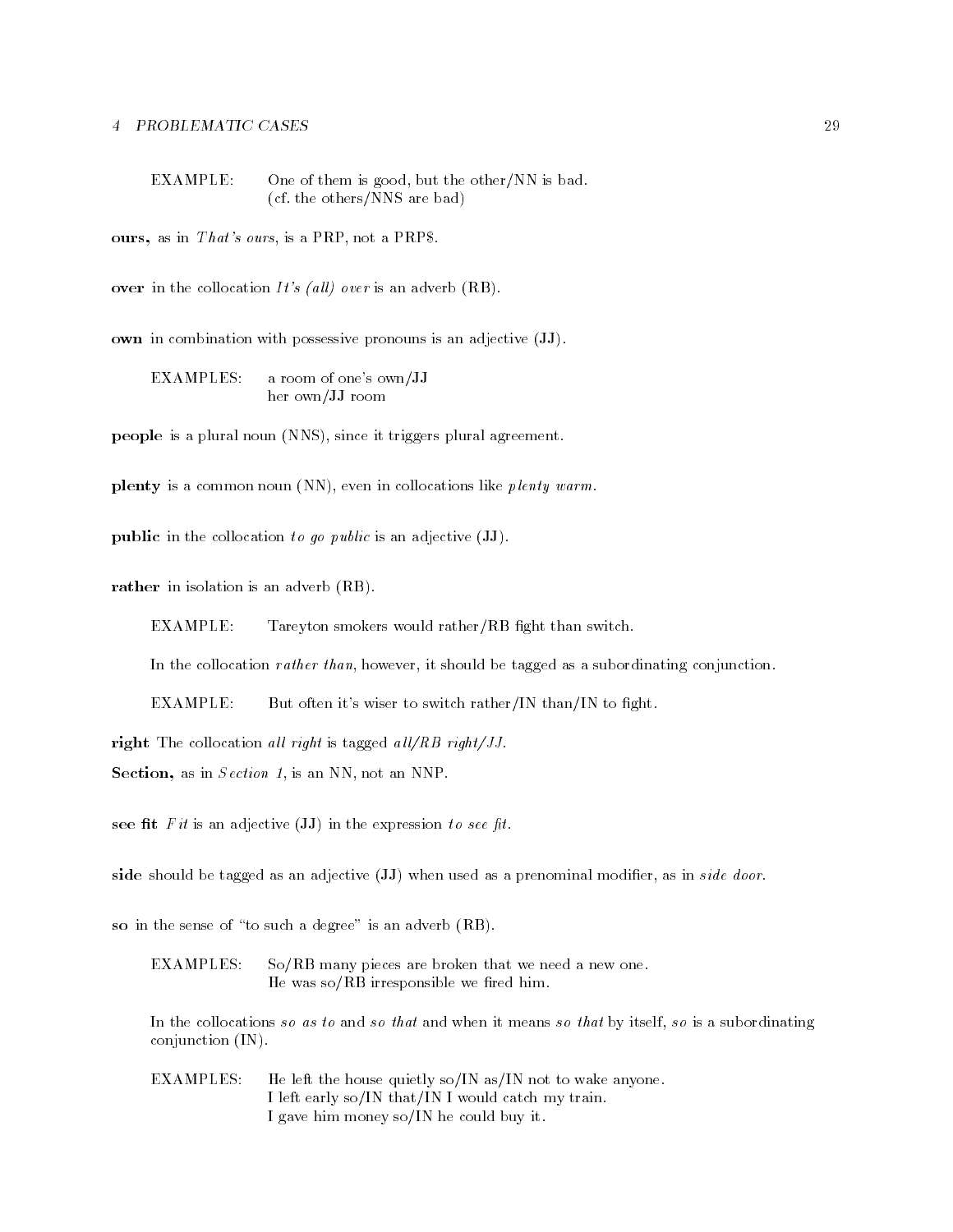$\sim$  . The sense of the sense of the subscription  $\sim$  , the subscription of the subscription  $\sim$ 

EXAMPLE: He was unhappy,  $so/RB$  he asked to be transferred.

sooner If its meaning is not clearly comparative, sooner should be tagged as a simple adverb (RB) rather than as a comparative advertise advertise advertise  $\mathcal{A}$  useful diagnostic is that the comparative society so preceded by even.

I'll get it around to it sooner/RB or later. EXAMPLES: Let's hurry, so we can arrive (even) sooner/RBR than your mother.

such Since any noun phrase can contain only one determiner, the fact that it can occur together with a determiner (as in the only such case) means that it should generally be tagged as an adjective  $(\mathbf{JJ})$ . However, when it precedes a determiner, it should be tagged as a predeterminer (PDT).

Table, as in  $Table 1$ , is an NN, not an NNP.

that when used to introduce relative clauses is a WDT, not an IN.

theirs, as in *That's theirs*, is a PRP, not a PRP\$.

then can have a strictly temporal sense  $\mathbf{r}$  at the point in that cases  $\mathbf{r}$ In either case  $\mathbf{I}$ 

EXAMPLE: Then/RB I'll have to do it before then/RB.

Then can also be an adjective  $(\mathbf{JJ})$ .

EXAMPLE: The then/JJ governor of Massachusetts

- top should be tagged as an adjective (JJ) when used as a prenominal modifier, as in top drawer or top  $notch.$
- up should be tagged as an adverb  $(RB)$ , not as a particle  $(RP)$ , in contexts concerning the movement of currency or commodity prices-

very, though usually an adverb (RB), can be an adjective (JJ).

EXAMPLE: the very/JJ idea

vice, as in vice president, should be tagged as a common noun  $\rm(NN)$  rather than as an adjective (JJ). well is an adjective  $\{x \, i\}$  when it means the opposite of state of an advertise  $\{x \, i\, j\, k\}$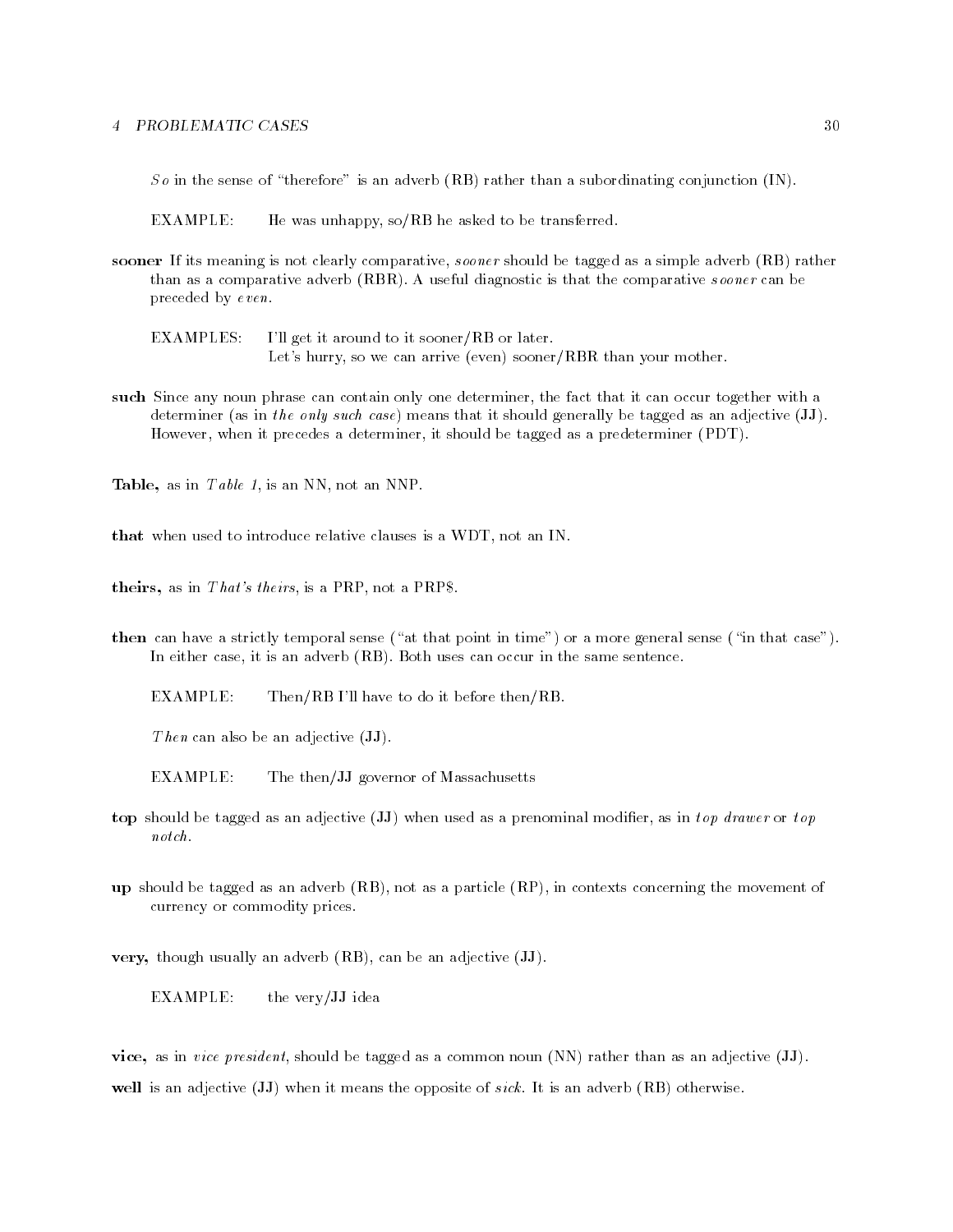$EXAMPLES:$  I'm quite well/JJ, thank you. You did very well/RB on the exam. I try to speak only well/RB of people.

when in a temporal sense is tagged WRB-the sense of the sense of the sense of the other handles in the sense of  $conjunction (IN).$ 

When/WRB he finally arrived, I was on my way out. EXAMPLES: I like it when/IN you make dinner for me.

worth is a preposition  $\overline{(IN)}$  when it precedes a measure phrase, as in worth ten dollars.

yet can be a coordinating conjunction (CC).

 $EXAMPLE:$  It's expensive yet/CC worth it.

It can also be an adverb  $(RB)$ .

 $EXAMPLES:$  I've found yet/RB another error. We have no solution to that difficulty as  $yet/RB$ .

yours, as in *That's yours*, is a PRP, not a PRP\$.

#### General tagging conventions  $\overline{5}$  $\sim$

#### $5.1$ Part of speech and syntactic function

We adopt the general convention that parts of speech are defined on the basis of their syntactic distribution rather than their semantic function- This convention has several important consequences- One is that nouns in prenominal position that are being used as modifiers are tagged as nouns (NN), not as adjectives when  $\mathcal{N}$  and  $\mathcal{N}$  are Section -  $\mathcal{N}$ 

**EXAMPLES:** a cotton/NN shirt the nearest book/NN store

Another is that nouns that are used as adverbial modifiers are tagged as nouns, not adverbs (see Section -NN or RB-

EXAMPLE: This week, I work mornings/NNS only.

#### $5.2$ Vertical slash convention

Linguistic or extralinguistic context generally resolves the question of what tag to assign to a token.

**EXAMPLES:**  $Sampling/VBG$  data can be time-consuming. Sampling/NN data can be full of errors.

Nevertheless
uncertainties can arise- Rather than attempting to forcibly resolve such uncertainties
with the attendant risk of inconsistency, you should simply record them by separating the relevant tags by a